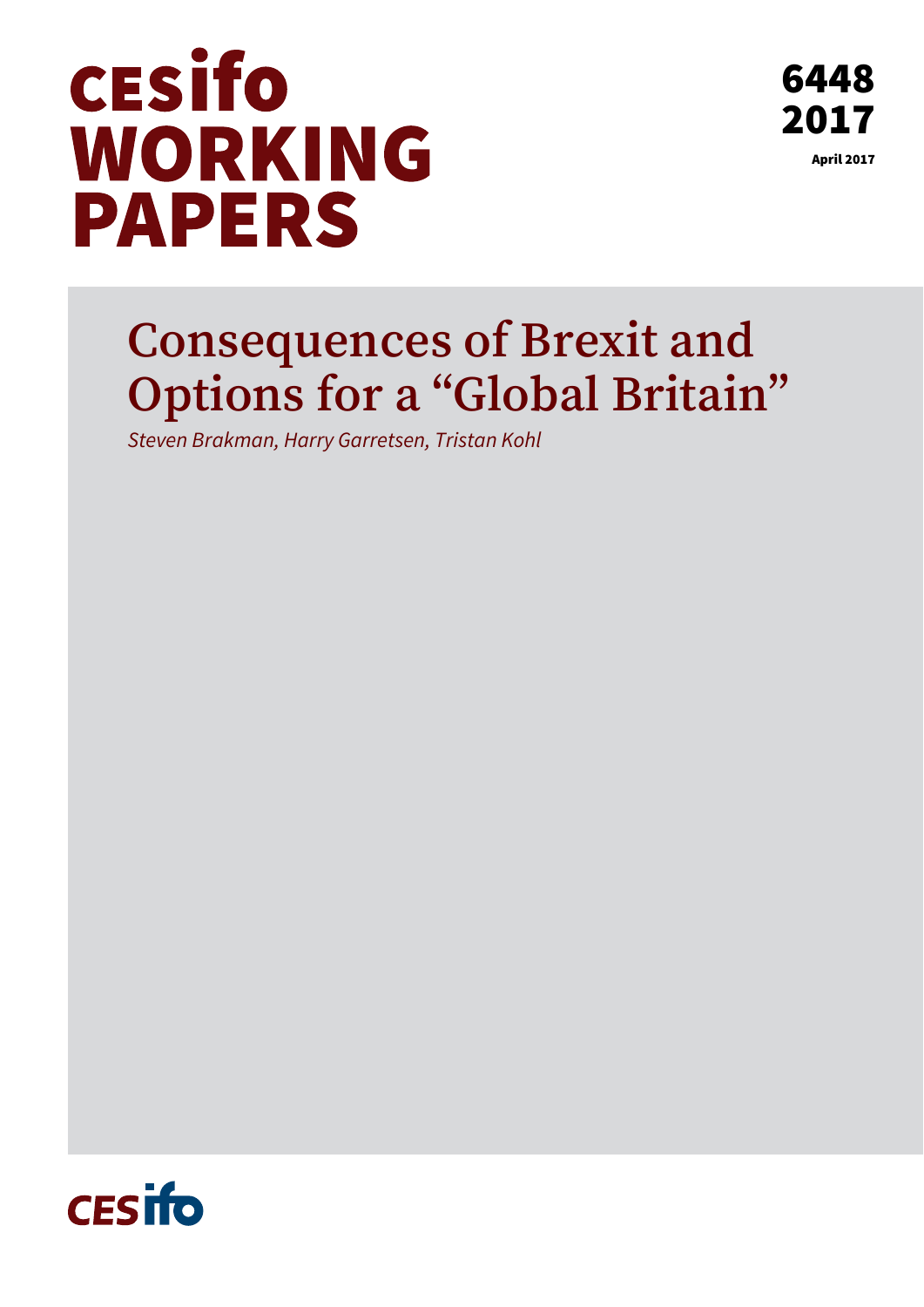#### **Impressum:**

CESifo Working Papers ISSN 2364-1428 (electronic version) Publisher and distributor: Munich Society for the Promotion of Economic Research - CESifo GmbH The international platform of Ludwigs-Maximilians University's Center for Economic Studies and the ifo Institute Poschingerstr. 5, 81679 Munich, Germany Telephone +49 (0)89 2180-2740, Telefax +49 (0)89 2180-17845, email office@cesifo.de Editors: Clemens Fuest, Oliver Falck, Jasmin Gröschl www.cesifo-group.org/wp

An electronic version of the paper may be downloaded

- · from the SSRN website: www.SSRN.com
- · from the RePEc website: www.RePEc.org
- · from the CESifo website: www.CESifo-group.org/wp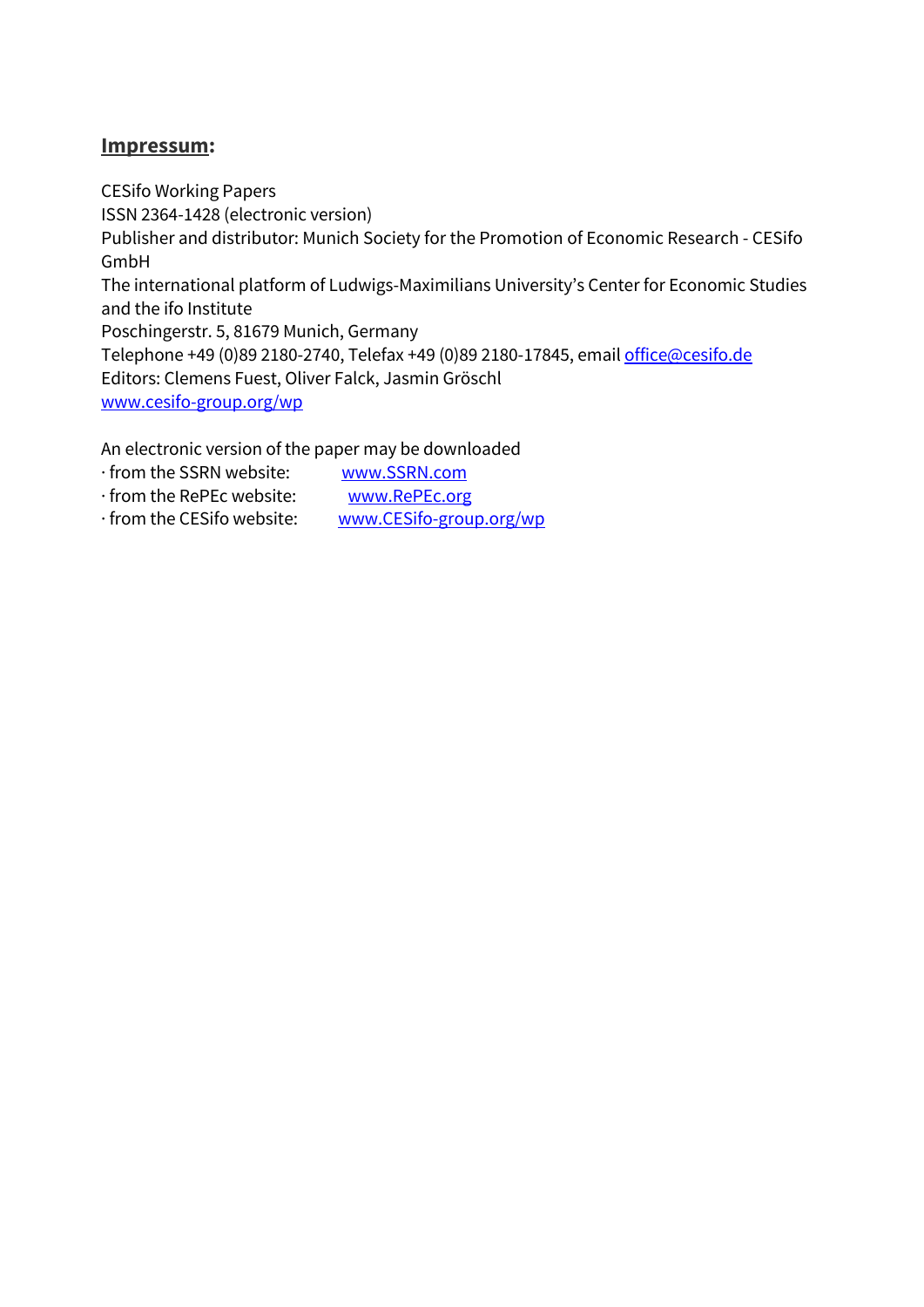## Consequences of Brexit and Options for a "Global Britain"

### Abstract

The United Kingdom has opted to leave the European Union. The trade and welfare consequences of this decision are large; most studies predict a trade and welfare loss for both the UK and the EU. The UK parliament has indicated that it aims for new and ambitious trade agreements following Brexit, but has not been explicit what type of trade agreements it envisions (except that it should be broad) or with whom specifically. In this paper, we consider the UK's options. We first confirm, in line with existing studies, that the negative trade consequences of Brexit are substantial, especially for the UK and also for the EU. After reviewing all potential options, we have a simple answer to the question whether the UK has an alternative for the existing trade agreement with the EU. The answer is: No. Only a trade agreement with the EU can compensate for the negative trade consequences of Brexit.

JEL-Codes: F130, F140.

Keywords: Brexit, Gravity Model, trade predictions.

*Steven Brakman Faculty of Economics & Business University of Groningen PO Box 800 The Netherlands – 9700AV Groningen s.brakman@rug.nl* 

*Harry Garretsen Faculty of Economics & Business University of Groningen PO Box 800 The Netherlands – 9700AV Groningen j.h.garretsen@rug.nl* 

*Tristan Kohl Faculty of Economics & Business University of Groningen PO Box 800 The Netherlands – 9700AV Groningen t.kohl@rug.nl* 

This version: April 19, 2017 The authors thank the editors for comments on an earlier version of this paper.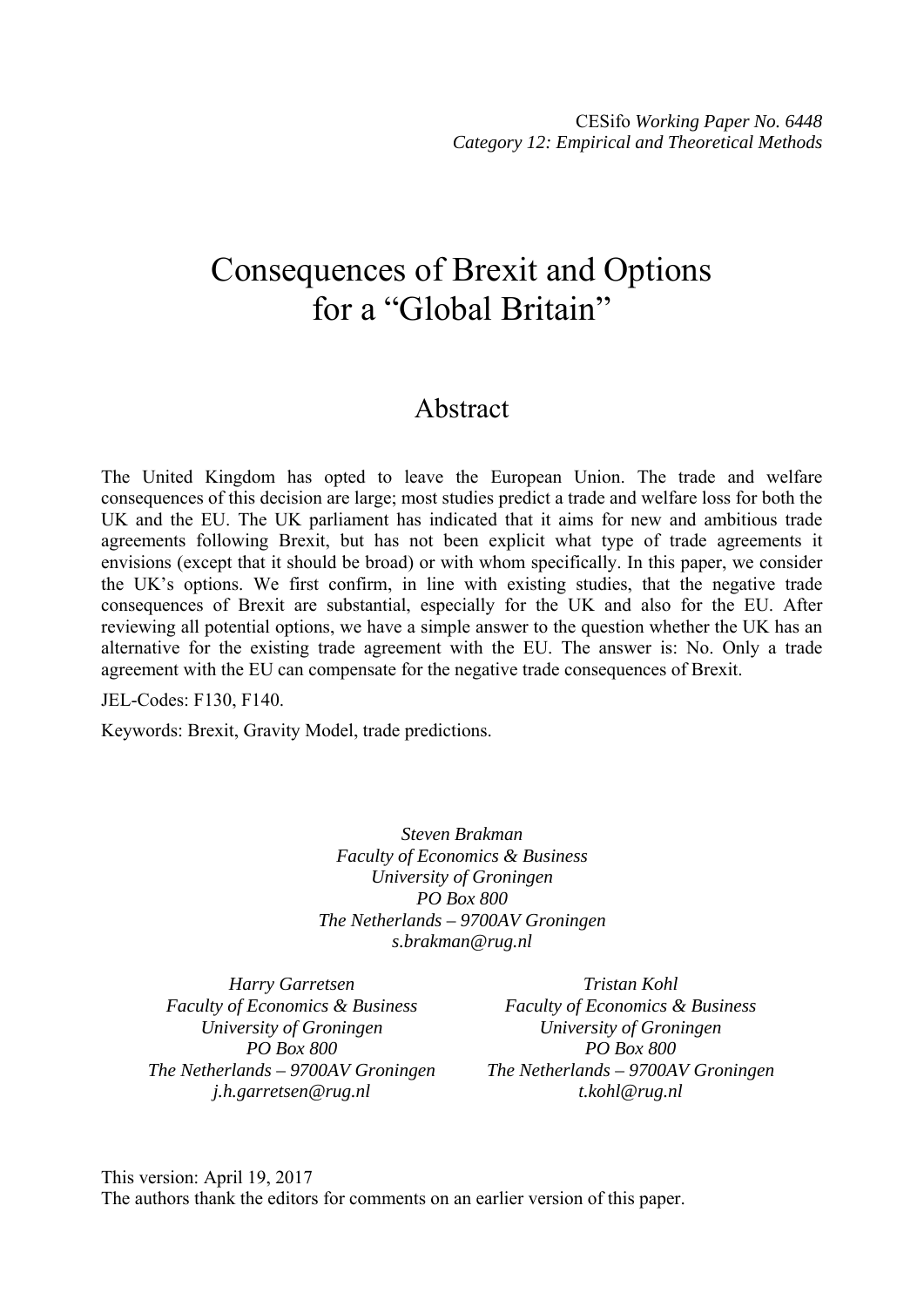#### **1. Introduction**

On June 23, 2016, the people of the United Kingdom voted to leave the European Union (EU), the so-called Brexit. In a letter dated March 29, 2017, British prime minister informed the EU of the intention to terminate its EU membership.

The EU swiftly responded on March 31 that this *'...creates significant uncertainties that have the potential to cause disruption, in particular in the UK but also in other member*  states (p.2).<sup>1</sup> Indeed, the Brexit creates uncertainties on many fronts: political, social, and economic. In this paper, we will focus on the economic aspects of the Brexit and highlight the consequences of the Brexit on trade flows, and analyse the trade options of the UK.

From an international trade perspective, the choice of the UK to leave the EU is remarkable. Leaving a large free trade area as the EU is most likely trade and welfare reducing. Without a new agreement, relative trade barriers will change by making trade with the EU relatively more expensive compared to outside-EU trade, resulting in trade creation with the non-EU world and trade diversion away from the EU. The balance between these developments is most likely trade and welfare reducing, as trade barriers between the UK and the largest trading block in the world increase.<sup>2</sup> This sombre evaluation is corroborated by almost all analyses of Brexit. The estimates range between roughly 1.5% reduction in GDP to more than 7%, depending on assumptions made how the Brexit takes place (Baldwin, 2016). Only 'Economists for Brexit' produced a positive estimate, but this seems to be an outlier in the available estimates (see Miles, 2016, p. 31, for an overview).

The challenge for the UK is to find a new position within the world of trade agreements. The letter of the UK prime minister (see note 1) indicates that the principles of the Brexit with respect to international trade are outlined in the White Paper of February 2, 2017, which says that the UK aims to (p.8) '*forge a new strategic partnership with the EU, including a wide reaching, bold and ambitious free trade agreement...*' and that '*we will forge ambitious*  free trade relationships across the world<sup>" 3</sup>. The various comments of politicians indicate that

<sup>&</sup>lt;sup>1</sup> See for the letter of the British prime minister:  $\frac{http://news.bbc.co.uk/1/shared/bsp/hi/pdfs/29_03_17_-}{http://news.bbc.co.uk/1/shared/bsp/hi/pdfs/29_03_17_-}$ 

article50.pdf. The answer from the EU: EU Draft Guidelines following the United Kingdom's notification under Article 50 TEU, Council of The European Union, XT 21001/17, Brussels.

 $2$  The so-called Kemp-Wan theorem gives the condition for the net effect to be positive: trade must remain fixed after the change in membership. So, trade barriers have to adjust in special ways to make this happen (see Feenstra, 2016, for a discussion). 3

https://www.gov.uk/government/uploads/system/uploads/attachment\_data/file/589191/The\_United\_Kingdoms\_ exit from and partnership with the EU Web.pdf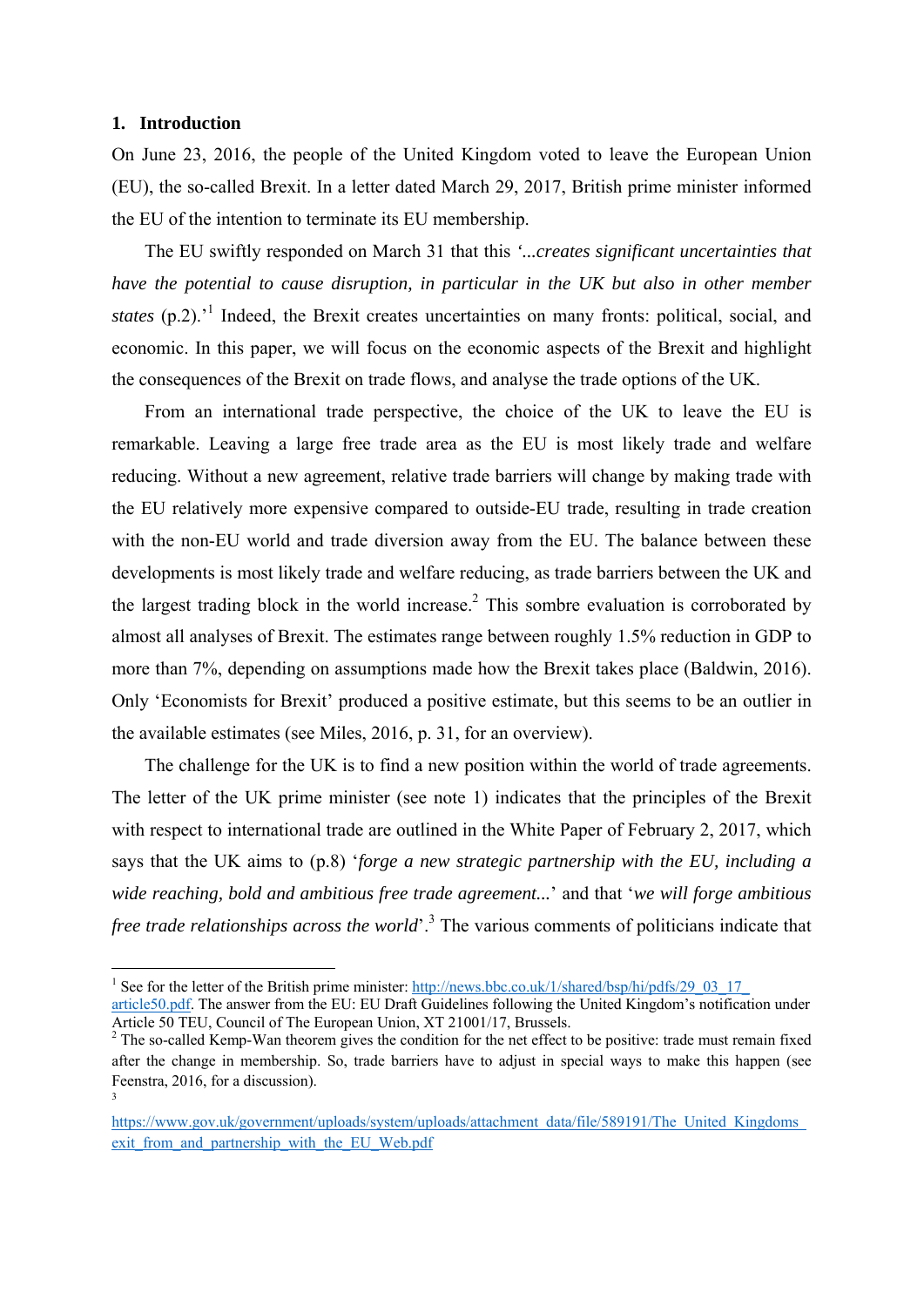the negotiations will at times become confrontational; the UK links the trade negotiations to security issues and Gibraltar, whereas Donald Tusk (EU president) has warned that 'cherry picking' by the UK will not be accepted by the EU (see note 1).

In this paper, we will not predict or speculate what the most likely outcome of Brexit negotiations will be, but instead analyse the options for the UK with respect to international trade. The UK indicated in the White Paper that it would like to 'forge new trade agreements.' The question we answer in this paper is what trade agreements could be an alternative to the current situation of UK's EU membership. Based on a state-of-the art gravity model we will first estimate with our data – value added trade data – what the consequences are of Brexit. Next, we will analyse options for the UK that have been put forward in several policy discussions – including a trade partnership with the US, or with various other parts of the world – and confront those estimates with a (renewed) partnership with the EU. Our broad conclusion is simple: the UK has no alternative than a trade agreement with the EU unless it is willing to accept a trade reduction.

The paper is structured as follows. Section 2 describes the methodology and our dataset. Section 3 presents our estimation results. Finally, section 4 concludes.

#### **2. Methodology**

#### **2.1. Gravity equation with counterfactual scenarios**

A well-known and well-established method to estimate the consequences of trade agreements (TAs) is the so-called gravity equation (for a survey, see Head and Mayer 2014). This is an accepted method to evaluate the effects of changes in variables that in some way affect barriers to trade between countries. Key in modern formulations of the gravity models are the so-called Multilateral Resistance (MLR) terms. These terms are related to price indices, and are important to analyse the effects of a TA between, say, two countries on the rest of the trading system. Without these terms, the simulated effects of a TA would only affect the two countries involved. With these price index terms present, however, a TA changes the MLR terms and thus affect the whole trading system as trade between any pair of countries takes place against the background of changed price indices. We provide a simple derivation to illustrate how this works.

We follow Baldwin and Taglioni (2006), as summarized in Van Bergeijk and Brakman  $(2010, p. 9-10)$  and proceed in 6 steps.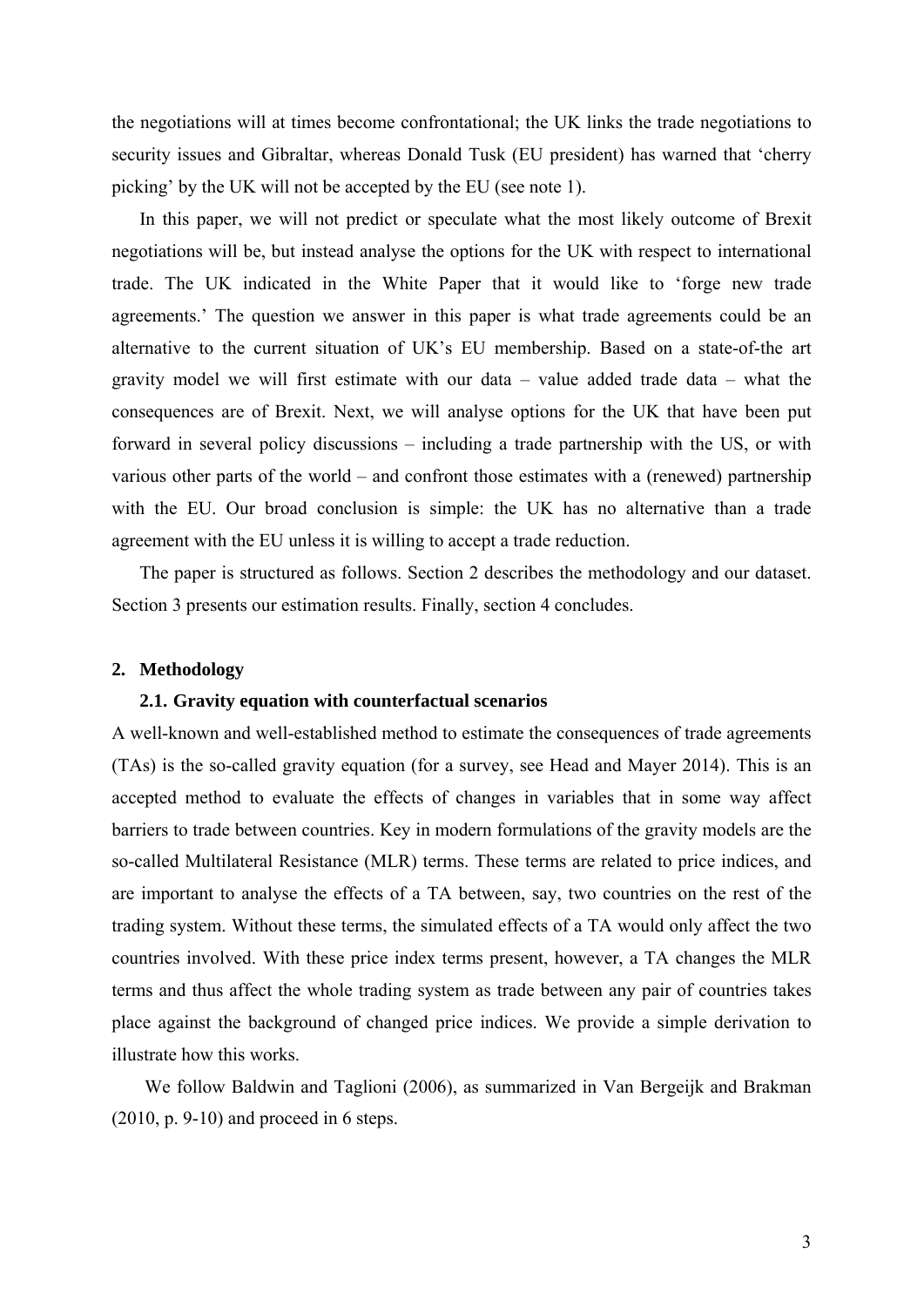*Step 1:* The first step is an equilibrium equation which says that the value of trade flows from country *i* to *j*,  $p_{ij}x_{ij}$ , should equal the share,  $s_{ij}$ , that country *i* has in expenditure of *j*,  $E_j$ :  $p_{ij}x_{ij} = s_{ij}E_j$ , where  $p_{ij}$  is the import price from *i* to *j*.

*Step 2:* Assuming the familiar constant elasticity of substitution *(CES)* demand structure, it is straightforward to derive demand for each individual product and calculate  $s_{ij}$ , explicitly:

$$
S_{ij} = \left(\frac{p_{ij}}{P_j}\right)^{1-\sigma}, \text{ where } P_j = \left(\sum_{i=1..N} n_i \left(p_{ij}\right)^{1-\sigma}\right)^{1/(1-\sigma)}
$$

where  $P_j$  is the exact price index associated with the CES demand structure;  $\sigma > 1$  is the elasticity of substitution between varieties '*ni*'; N is the number of countries.

*Step 3:* Trade costs are crucial in gravity models. Let  $t_{ij} > 1$  indicate all bilateral trade costs from country *i* to *j* (man-made and natural costs), then the price in market *j* equals:  $p_{ij}$  =  $p_i t_{ij}$ , where  $p_i$  is the so-called mill price of a product in the market of origin, *i*.

*Step 4:* The gravity model describes total bilateral trade, T<sub>ij</sub>, for industries, or countries, so we have to aggregate across varieties (products):  $T_{ij} = n_i p_{ij} x_{ij} = n_i s_{ij} E_j = n_i (p_i t_{ij})^{1-\sigma} \frac{E_j}{p_i!}$  $\frac{L_j}{P_j^{1-\sigma}},$ where we use  $S_{ij} = \left(\frac{p_{ij}}{R}\right)^{1/2}$  $\frac{p_{ij}}{P_j}$  $1-\sigma$ , and the price including transportation costs.

*Step 5:* We assume that all goods are traded, implying that the total output of a country *j, Yj*, equals total sales to all destination countries (including the home country):  $Y_i =$  $\sum_j T_{ij} = n_i (p_i)^{1-\sigma} \sum_j \left( t_{ij}^{1-\sigma} \frac{E_j}{p_j^{1-\sigma}} \right)$ , where we use the result of step 4. We can re-write this

equation as follows:  $n_i(p_i)^{1-\sigma} = \frac{Y_i}{\Pi_i^{1-\sigma}}$ , where  $\Pi_i = \left(\sum_j \left(t_{ij}^{1-\sigma} \frac{E_j}{P_j^{1-\sigma}}\right) \right)$  $1/(1-\sigma)$ , and substitute this in the final step of 4 to obtain:

*Step 6:* A gravity model [by combining step 4 and step 5]:

$$
T_{ij} = Y_i E_j \left(\frac{t_{ij}}{P_j \Pi_i}\right)^{1-\sigma},\tag{1}
$$

Equation (1) is a basic formulation of a modern gravity equation.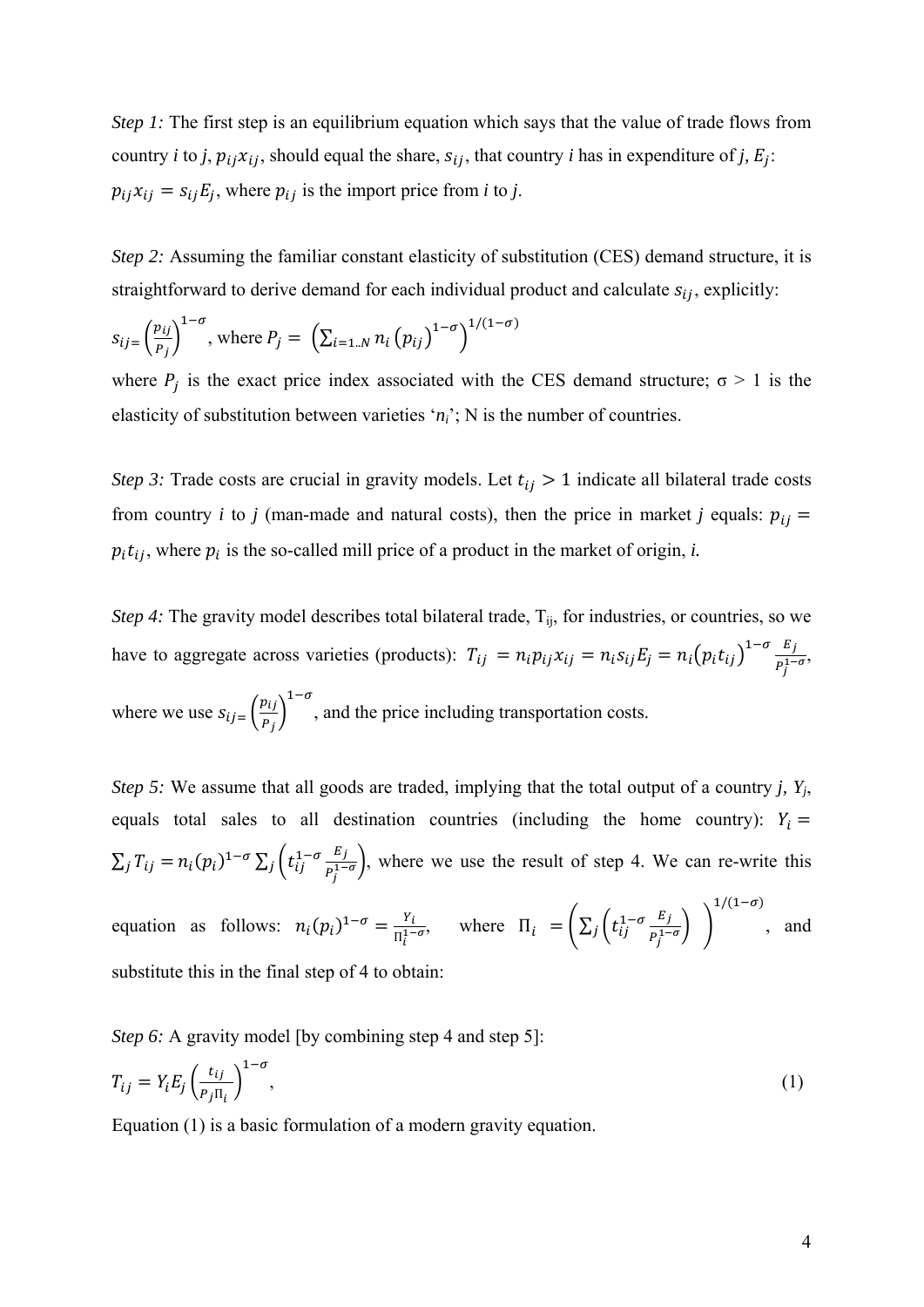In empirical research, other variables are included that affect trade barriers, such as a common language between *i* and *j*, a shared border, similar history (colonies), and most importantly for this paper, being part of a common TA. Note that bilateral trade is not only affected by variables describing the bilateral relation between *i* and *j*, but also by  $\Pi_i$  and  $P_i$ , the MLR terms. These terms depend on all prices in the system. Changes in trade costs between two countries thus also affect the rest of the trading system. As a result, we have in our simulations two types of effects: those that directly affect the trading partners themselves because they exit/enter a TA, and the effects with respect to the rest of the world through the MLR terms (price index effects).

In practice, the estimation of equation (1) is difficult as the MLR terms depend on parameters that have to be estimated. Anderson and Van Wincoop (2003) have a custom programmed iteration model to find the estimates of equation (1). We follow Anderson et al. (2015), as they have developed a more straightforward estimation method (see also Anderson and Yotov 2015; Larch and Yotov 2016). A crucial step in their method is to re-estimate the model as described in steps 1-6, for the alternative policy scenario, the counterfactual model.

First, equation (1) is estimated by using importer and exporter fixed effects to capture the MLR terms. Using these estimates the implied trade costs,  $\left(\frac{t_{ij}}{R}\right)$  $P_j\Pi_i$ ൰  $1-\sigma$ , are derived. Next, the new policy scenario is included by turning on/off, in our case, a TA dummy. In case of Brexit, the TA dummy that describes the EU membership of the UK becomes zero. Given the estimates, one can calculate the counterfactual implied trade costs and substitute these in the expressions for the MLR terms as defined above. This results in counterfactual MLR terms. By imposing market clearance, one can calculate the new values of  $Y_i$ . In this way, we can compare the original (baseline) situation to counterfactual situations and calculate changes in trade flows and income.<sup>4</sup>

In this paper, we will focus on the so-called 'full endowment general equilibrium' trade effects, i.e. the change in trade once income and expenditure have adjusted to the new MLR terms and counterfactual trade costs (for a detailed discussion, see Larch and Yotov 2015).

<sup>&</sup>lt;sup>4</sup> Trade agreements come in all sorts of shapes and forms. In Kohl et al. (2016) we differentiate between various provisions in trade agreements and differentiate whether or not a provision is legally enforceable; resulting in 52 different elements in a trade agreement. Because we do not know how negotiations between the UK and various trading blocs in the world will incorporate various elements, we opt for the simple way to describe a TA, i.e. with a binary dummy.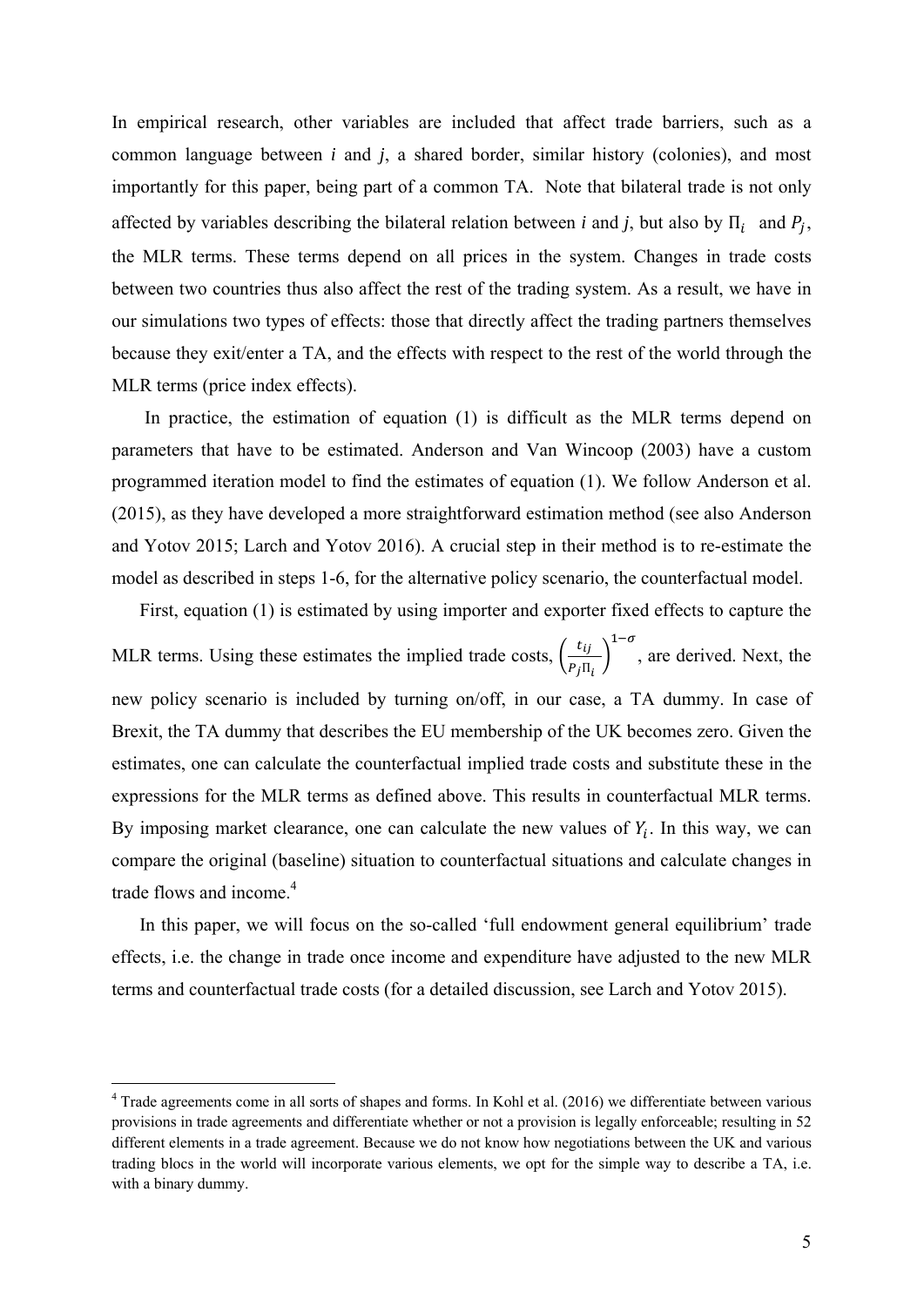#### **2.2. Data**

While traditional estimates of the gravity equation rely on gross trade data, a growing literature has emphasized the importance of using novel measures of value-added exports (VAX) data to account for the international fragmentation of production (see, e.g., Johnson and Noguera 2012, Koopman et al. 2014, and Kaplan et al. 2016). In line with this development, we explicitly use data on trade in value-added instead of gross exports. Valueadded data are more relevant for exercises like we present in this paper because changes in value added trade are more directly linked to income and welfare of the countries involved.

Value-added exports are from the World Input-Output Database (WIOD), covering 43 countries in 2014, the most recent year available.<sup>5</sup> For a detailed description of WIOD, its construction and applications, see Timmer et al. (2015, 2016). The 43 countries covered account for more than 85% of world GDP and are listed in Appendix Table A1. Other typical gravity-equation controls (bilateral distance, contiguity and common language) are from CEPII (Mayer & Zignano 2011). Trade agreement data are from Kohl (2014) and updated using the WTO Regional (Preferential) Trade Agreements Database.

#### **2.3. Empirical strategy**

Following Anderson et al. (2015), we estimate the following equation with PPML:

$$
VAX_{ij} = \ln(DIST_{ij}) + CNTG_{ij} + BRDR_{ij} + TA_{ij} + F_i + F_j
$$
\n<sup>(2)</sup>

where VAX is the value added exports of origin *i* to destination *j* at destination prices; DIST is the bilateral distance between the trade partners in kilometres; CNTG is a dummy which is 1 when *i* and *j* share a common border and 0 otherwise; BRDR is a binary variable equal to 1 if international trade is involved and 0 if the country is trading with itself (see step 5 in section 2.1); TA is 1 when *i* and *j* have a trade agreement and 0 otherwise;  $F_i$  and  $F_j$  represent origin and destination fixed effects, respectively, and are the MLR terms.<sup>6,7</sup>

<sup>&</sup>lt;sup>5</sup> Our results are qualitatively similar when using alternative data sources, specifically, (i) gross trade and production data generously provided by Mario Larch as used in Anderson et al. (2015) and Anderson and Yotov (2016), and (ii) the OECD Trade in Value Added Database (TiVA). All results are available from the authors upon request.

<sup>&</sup>lt;sup>6</sup> Output and expenditure (origin and destination GDP in traditional gravity equations; see equation 1) are fully captured by the MLR terms in the baseline scenario, and recalculated based on the counterfactual trade costs (see Anderson et al. 2015).

<sup>7</sup> The baseline parameter estimates (robust standard errors) are -0.601 (0.047) for ln(DIST), 0.518 (0.137) for CNTG, -3.920 (0.148) for BRDR and 0.258 (0.084) for RTA; all estimates are significant at the 1% level.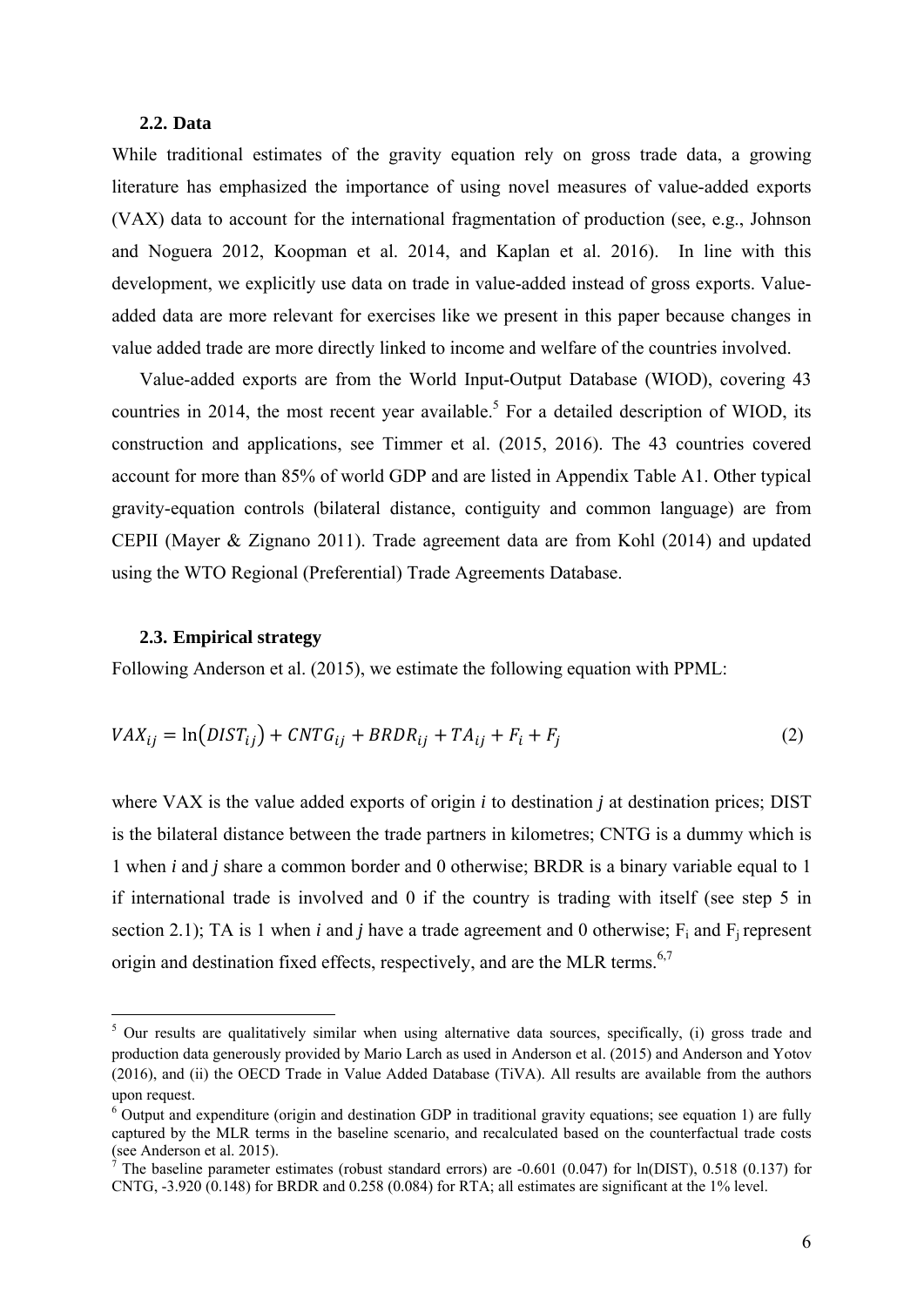In the following section, we will present the results of a series of different scenarios that can be calculated with the methodology outlined above.

First, we consider the case of a "hard Brexit", in which the UK terminates its EU membership and all trade agreements to which the UK belonged as member of the EU.<sup>8</sup> In order to calculate the counterfactual trade costs, the binary TA variable will be "switched off", i.e. from 1 to 0, for all country-pairs involving the UK and another EU member. An alternative option might be a so-called "soft Brexit", in which the UK leaves the EU and retains its membership in all the EU's trade agreements with countries such as Canada, Mexico and South Korea<sup>9, 10</sup>

Second, once a "hard Brexit" is in place, we explore which trade agreements the UK can pursue in its "Global Britain" strategy. One possible option is that May and Trump negotiate a US-UK trade agreement. We will show that such an agreement would only have a minor role in reducing the UK's losses. To add insult to injury, even the most extreme case of a "Global Britain" in which the UK has a TA with all non-EU countries would still not be sufficient to offset the UK's post-Brexit loss in trade.

Finally, one may ask how severe the trade impact of Brexit would be in light of other potential threats to the international trade regime. We will consider the case of the US abandoning the North American Free Trade Agreement (NAFTA), the dissolution of the EU, and, as a worst-case scenario, the collapse of all trade agreements worldwide.

#### **3. Results**

A full overview of all results is presented in Appendix Table A2 (percentage change compared to baseline, i.e. pre-Brexit) and Appendix Table A3 (change in absolute values).

#### **3.1. Great Brexit**

The set up for our discussion of the various scenarios is relatively straightforward. Ranked on the horizontal axis by the size of their economy, as measured by ln(GDP), we show for each country in our sample the effect of the change in the trade agreement status on value

<sup>&</sup>lt;sup>8</sup> Note that all EU members' trade agreements are centralized at the EU level. The UK does not have trade agreements that are independent and separate from the EU.

<sup>&</sup>lt;sup>9</sup> For the purpose of our analysis, it does not matter whether the UK signs a new bilateral agreement with current EU TA partners, or (re)negotiates its membership in existing agreements between the EU and its TA partners. 10 While there is some debate as to the merits of a 'Norway' construction (i.e. free trade, but no labour mobility),

such a scenario cannot be computed with our counterfactual gravity equation setup. The reason is that that TA variable is already 1 for UK-EU members in the baseline, so that nothing would change in the counterfactual scenario in which an alternative agreement is activated.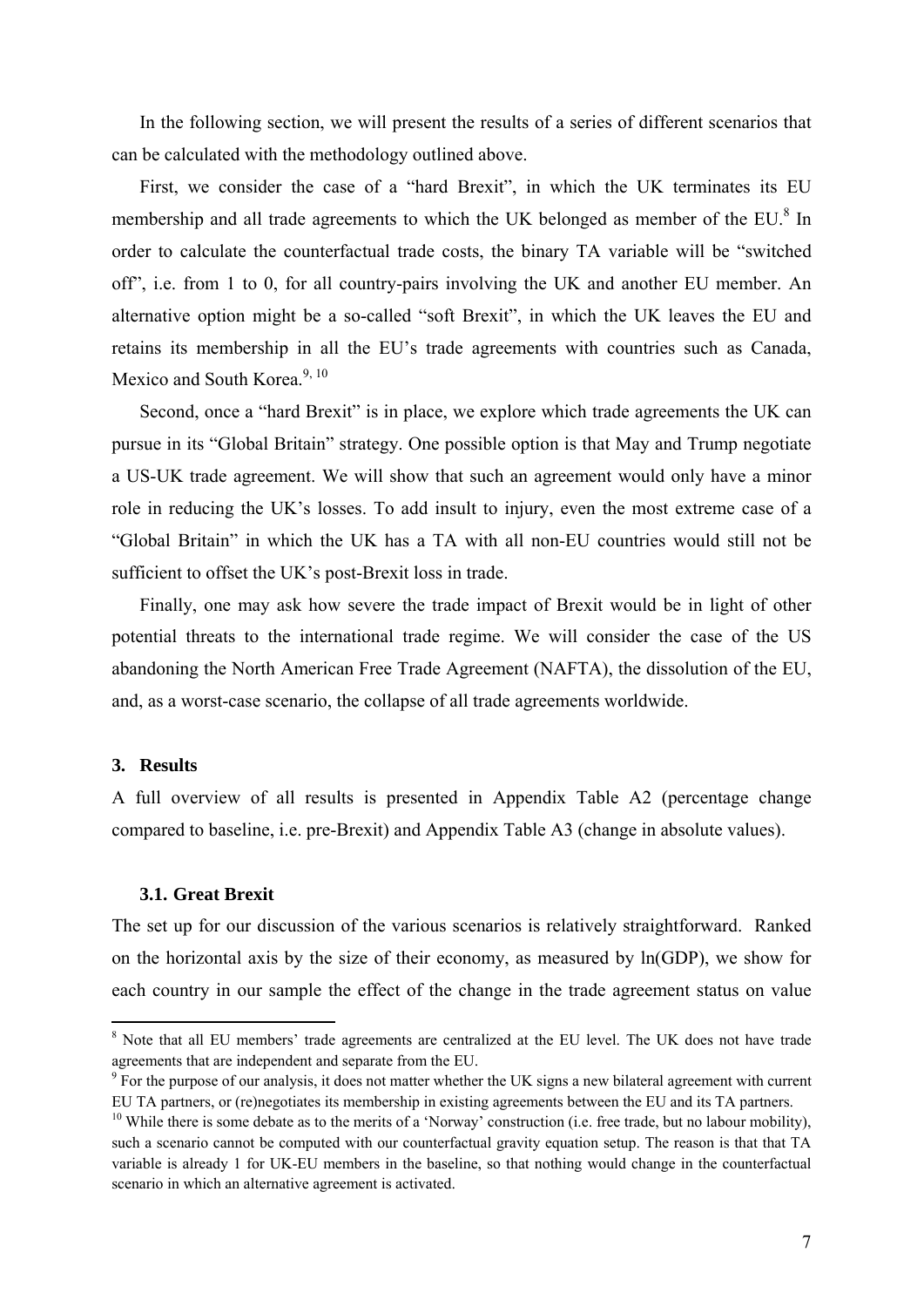added exports (in %) using the methodology outlined in section 2. The bubble for each country is proportional to a country's value-added exports in 2014. These results are full endowment general equilibrium effects, that however still could underestimate the impact of Brexit or related scenarios (see also Dhingra et al, 2016) for mainly two reasons. First, the effects are static in the sense that the dynamic negative impact of a reduction in trade could have on productivity growth is not taken into account. Second, the analysis is only concerned with trade effects and ignores the changes on international factor mobility that the changes in trade agreements might give rise to. So, in the case of Brexit, the analysis does not deal with the possible effects of changes in labour migration or (re)location decisions of (multinational) firms. Having said so, the first scenario when estimating (2) and "creating" the counterfactual is the case of a "hard Brexit" where the UK not only leaves the EU but also all other trade agreements it currently has as an EU member. The results are shown in Figures 1 and 2 below (where Figure 2 is just a blown-up version of Figure 1).



Figure 1: "Hard Brexit" – UK terminates EU membership and membership in all other EUbased trade agreements. Bubbles proportional to countries' value-added exports in 2014. For a comparison with gross trade, see Figure A1 in the Appendix.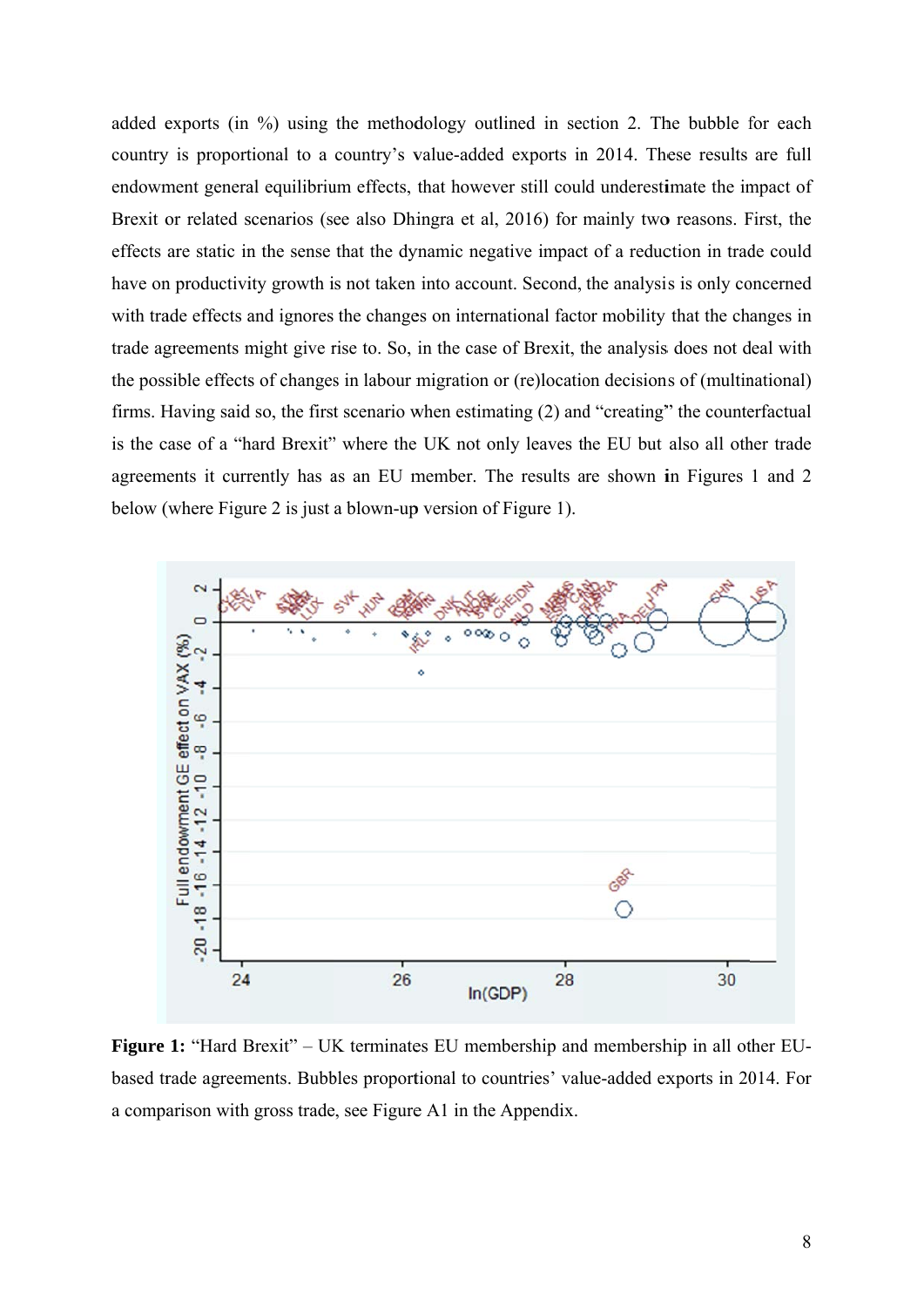As Figure 1 makes clear, a hard Brexit scenario has a strong negative impact on the valueadded exports of the UK, decreasing by almost 18%, because trade with the (remainder of the) EU becomes more expensive. It shows the asymmetric impact of a hard Brexit in which, not very surprisingly, the exports and thereby the UK economy are hit much harder than the other EU member states or non-EU countries. These countries also experience a trade decline, but to a lesser extent than for the UK, because the UK market is smaller than that of the EU. The impact is also stronger if one focuses on VAX, as we do here, when compared with the impact of on gross trade as can be seen by comparing Figure 1 with the results for gross trade in Figure A1 in the Appendix. The main reason for this difference (which holds for all our scenarios) is that the value-added data take the intricate production value chain linkages between, in *casu* the UK and the rest of the world, into account whereas the gross trade data do not do so.

Figure 2 gives a detailed or 'zoomed in' view of the hard Brexit results as shown by Figure 1 so as to highlight that (mainly) other EU countries are also negatively affected by a hard Brexit in terms of their value-added exports. This holds first and foremost for Ireland, where value exports decrease by more than 3%, but also a number of other EU countries see their value-added exports drop by 1-2%. Note that non-European countries are *not* really affected by a hard Brexit.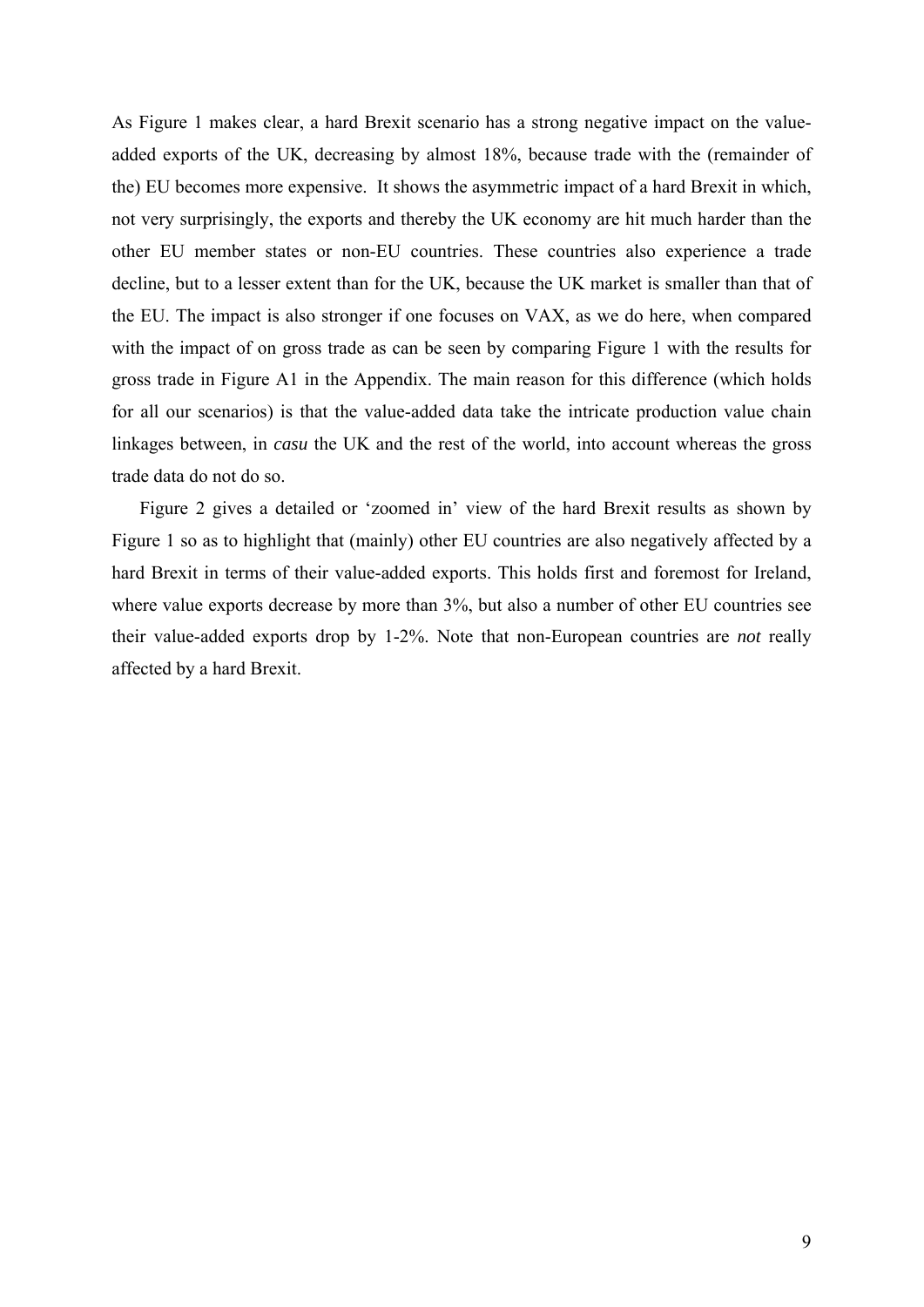

Figure 2: "Hard Brexit" - Detailed view of Figure 1 without UK. Bubbles proportional to countries' value-added exports in 2014.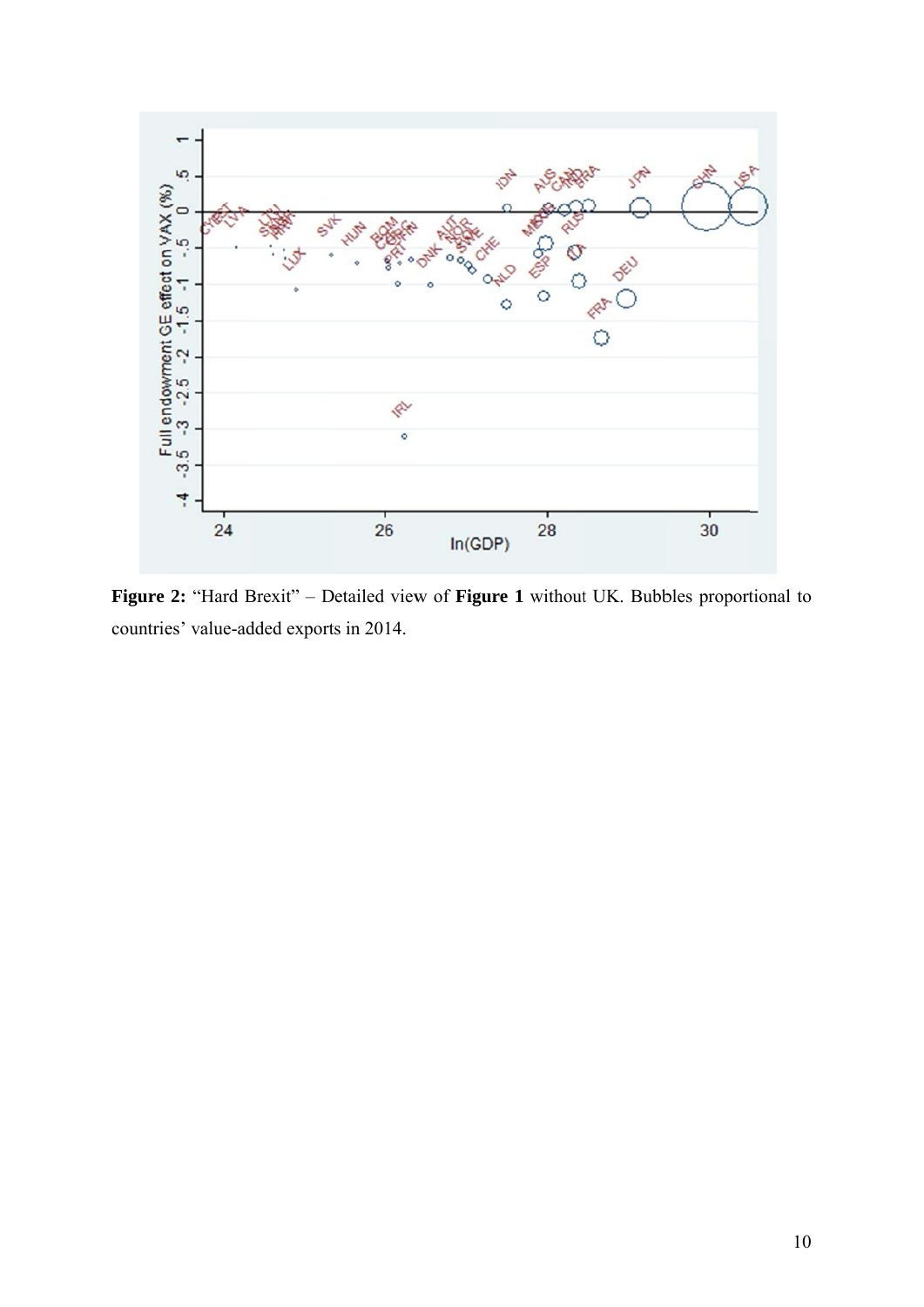As a milder version of the hard Brexit scenario we also looked into a "soft" Brexit option whereby the UK leaves the EU, but somehow manages to retain all other trade agreements with non-EU countries that it currently enjoys as an EU member state. Figure 3 shows the results. The main message is that the negative impact of Brexit is only slightly mitigated under this scenario: the UK's VAX fall by (almost) 14% compared to 18% under a hard Brexit scenario. The results for the other countries are basically unchanged.



**Figure 3:** "Soft Brexit" – UK terminates EU membership and retains membership in all other EU-based trade agreements. Bubbles proportional to countries' value-added exports in 2014.

The conclusion that arises from Figures 1-3 is clear. Brexit will have a strong negative impact on the value-added exports of the UK. If no deal is struck between the UK government and the EU now that the Article 50 procedure has begun, our estimates suggests that the UK will experience a drop in VAX by almost 20% which is very substantial. The remaining EU countries are also negatively affected in terms of their VAX, with the largest impact occurring for the UK's main trading partners in the EU. Given these rather bleak long-term trade effects of Brexit, it is perhaps no wonder that the UK government has signalled to actively seek to establish other (new) trade agreements with trading partners outside the UK. Headed by Prime Minister Theresa May, the UK government has invoked the idea of "Global"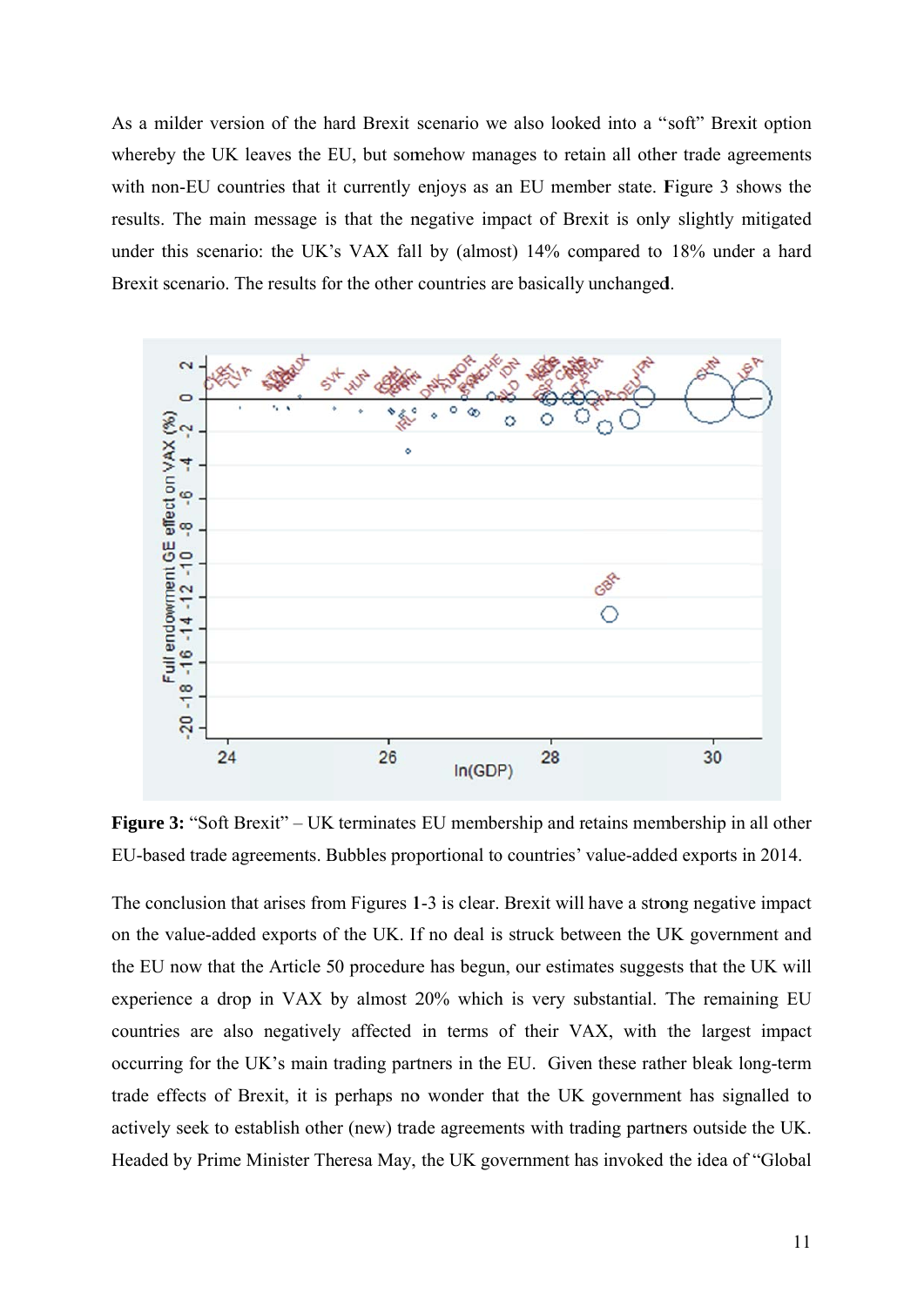Britain" where the UK by inter alia establishing new trade agreements arguably would be able to off-set the effects of Brexit for the UK economy. It is to this scenario that we turn to next.

#### **3.2. Brexit with Global Britain**

In this sub-section, we assume that a hard Brexit has materialized and then look into the effects of alternative trade agreements by the UK on the value-added exports for the UK and the other countries in our sample. Inspired Donald Trump's vocal support for Brexit and early talks by Trump with May after he became president of the USA, Figure 4 shows the effects of a bilateral trade agreement between the UK and the USA. Since we assume that this trade agreement is struck with the full Brexit in place, one should compare the outcomes in Figure 4 with those reported in Figure 1. The main effect of the trade agreement between the UK and the USA is that it increases the value-added export for both countries by approximately 2%. For the UK, this implies that the negative impact of Brexit is only marginally offset by such a bilateral trade agreement with the USA (compare the -18% in Figure 1 with the -16% in Figure 4). Easier access to the US market compensates the trade loss of Brexit to some extent, but within the logic of the gravity market the US is further away and thereby less attractive.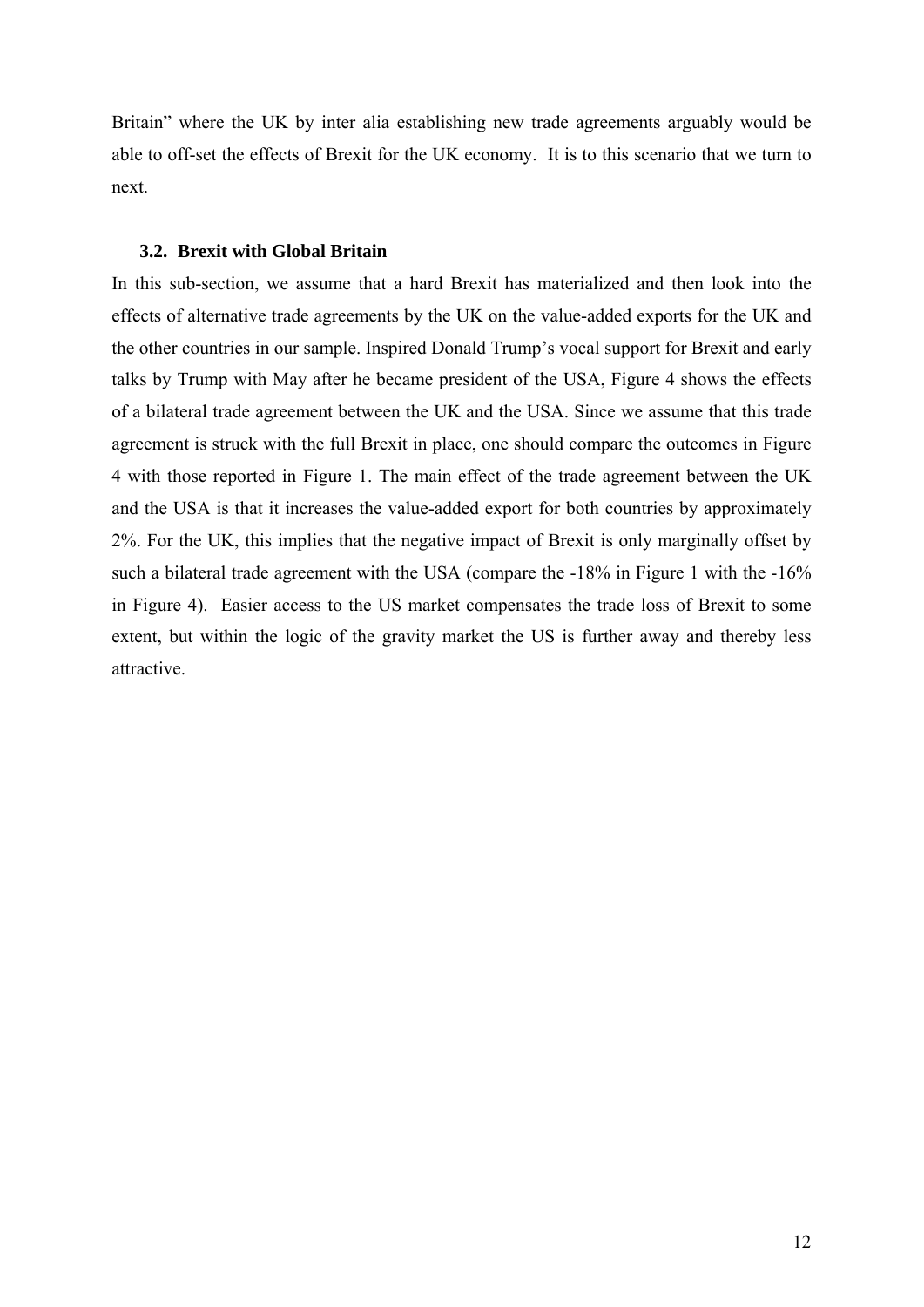

Figure 4: UK-US-FTA – "Hard Brexit", followed by a trade agreement between the UK and US. Bubbles proportional to countries' value-added exports in 2014.

A bilateral trade agreement between the UK and China (the largest bubble, meaning the country with the largest value added exports in 2014) would have similar effects (not shown here) in the sense that it would raise the UK's value-added exports by 2%, but this again falls short to compensate for Brexit. This may lead one to conclude that the Global Britain scenario can simply not offset the negative trade effects, as measured by the change in value added exports, of Brexit. But this ignores the fact that China and the UK are only two of the non-EU countries that the UK trades with. In order to investigate the maximum trade potential of the Global Britain scenario, we also analysed what happens if the UK goes for a hard Brexit but at the same time manages to strike a trade agreement with all other countries in our sample outside the EU. As Figure 5 shows, this scenario would indeed provide a boost for the value-added exports of the UK and the other countries concerned (see besides the USA and China now also an increase in VAX for e.g. Japan, Russia or Canada). For the UK, it remains however the case that the combination of hard Brexit with a Global Britain scenario is still negative to the extent that its valued added exports fall by more than 6%.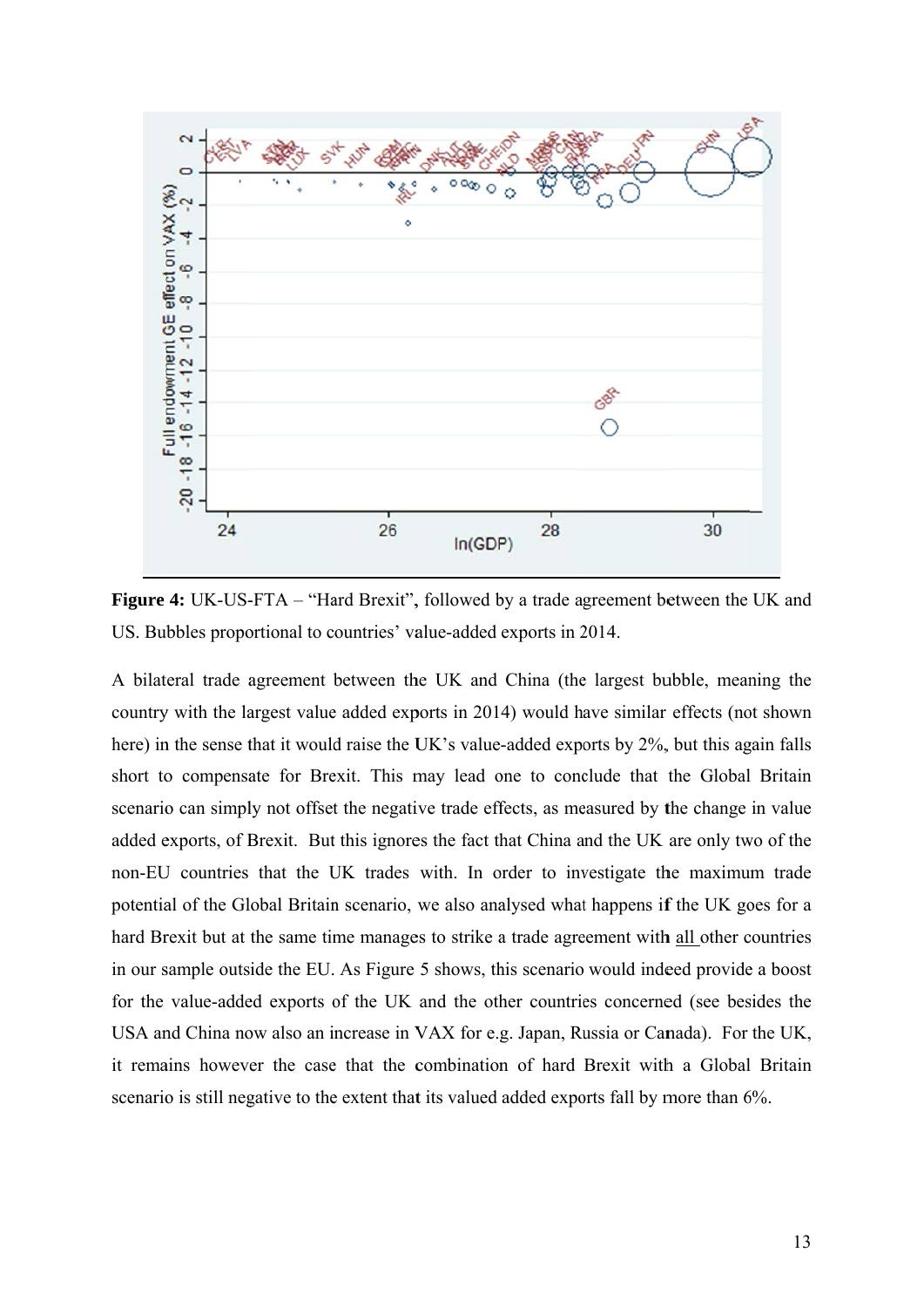

Figure 5: UK-WORLD-TA – "Hard Brexit", followed by the UK joining trade agreements with all countries in the world *except* EU members. Bubbles proportional to countries' valueadded exports in 2014.

All in all, the conclusion from the estimation results in section 3.1 (Brexit only) and section 3.2 (Brexit cum Global Britain) must be that not only will Brexit have a strong negative trade impact on the UK, but also that it is rather difficult to see how these negative effects can be more than offset by other trade agreements by the UK. The hard Brexit case as summarized by Figure 1 assumes that the UK will be not able to come to a new trade agreement with the EU before March 2019 (2 years after the Article 50 procedure began) and that all of the UK's trade with the EU (and the other countries with which the EU has a trade agreement) will take place under basic WTO rules (see De Grauwe, 2016). In the current discussion in the UK, the option "better no deal than a bad deal" with the EU is considered to be a possible outcome. When it comes to the UK's trade, the "no deal" world will look like Figure 1. At the other extreme of the "no deal" option is the so-called Norway scenario whereby the UK would (continue to have) full access to the EU's single market. As a non-EU member, Norway effectively takes part in the EU's single market much like a regular EU member, but it does so without full and unlimited factor mobility which, given the importance of labour migration in the Brexit debate, is considered to be viable and attractive option by some observers and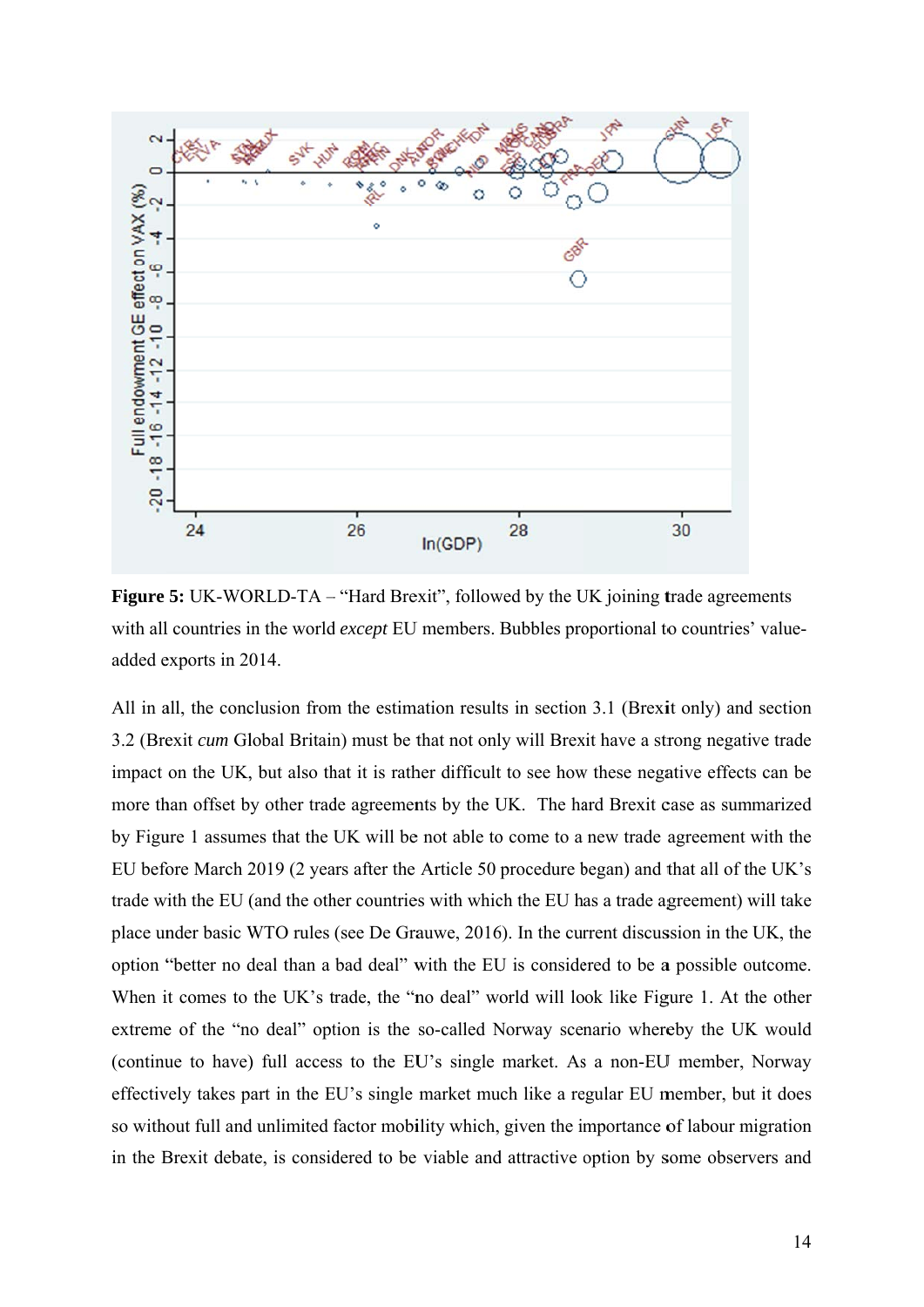policy makers in the UK. In terms of our analysis, where as we stated before factor mobility is not taken into account, the no doubt long and difficult negotiations that would result in a Norway-type of deal between the UK and the EU would for the UK at best replicate the current trade agreement it has with the EU as an EU member! Brexit would then lead to new situation where the UK's trade agreement with the EU would essentially copy the current situation where the UK is an EU member.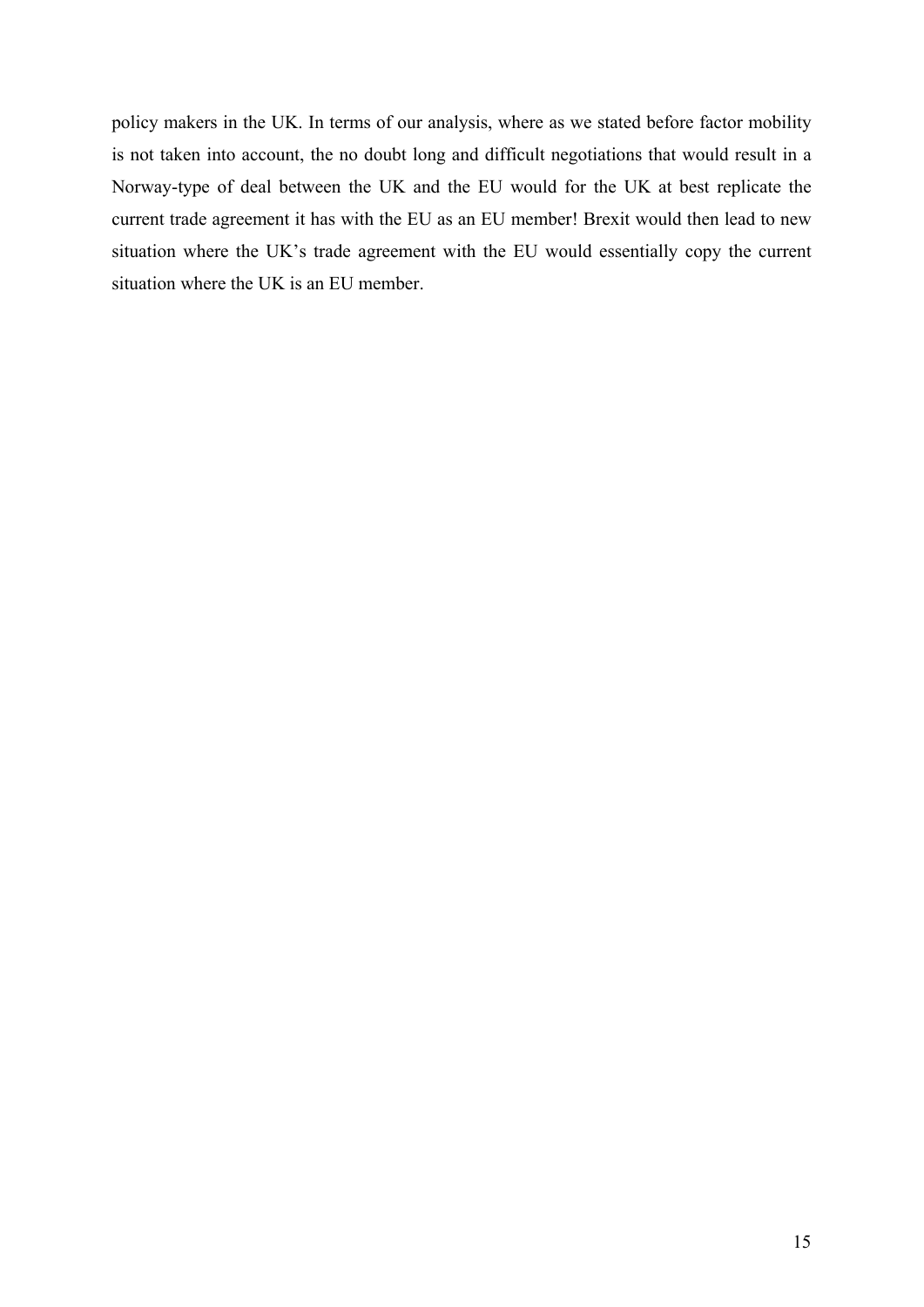#### 3.3. Trumping the Union Jack Flat

In our final set of analyses, we aim to put the possible trade impact of Brexit into some perspective by investigating the trade effects using the same estimation procedure as before of alternative dissolutions of trade agreements. In each of the examples we consider, the question is: what are the "knock-on" effects of these dissolutions, over and above the effects of a hard Brexit? The first example takes an election promise by Donald Trump to its logical conclusion by looking into the impact on value-added exports that would come from the dissolution of NAFTA, the trade agreement between Canada, Mexico and the USA. From Figure 6 we can see that dissolving NAFTA would have a clearly negative impact on the VAX of the 3 countries that make up NAFTA but it would not, recall again Figure 1, have much of a discernible effect on the value-added exports of the other countries in our sample, including the UK.



**Figure 6:** No-NAFTA – "Hard Brexit", followed by the US dissolving NAFTA. Bubbles proportional to countries' value-added exports in 2014.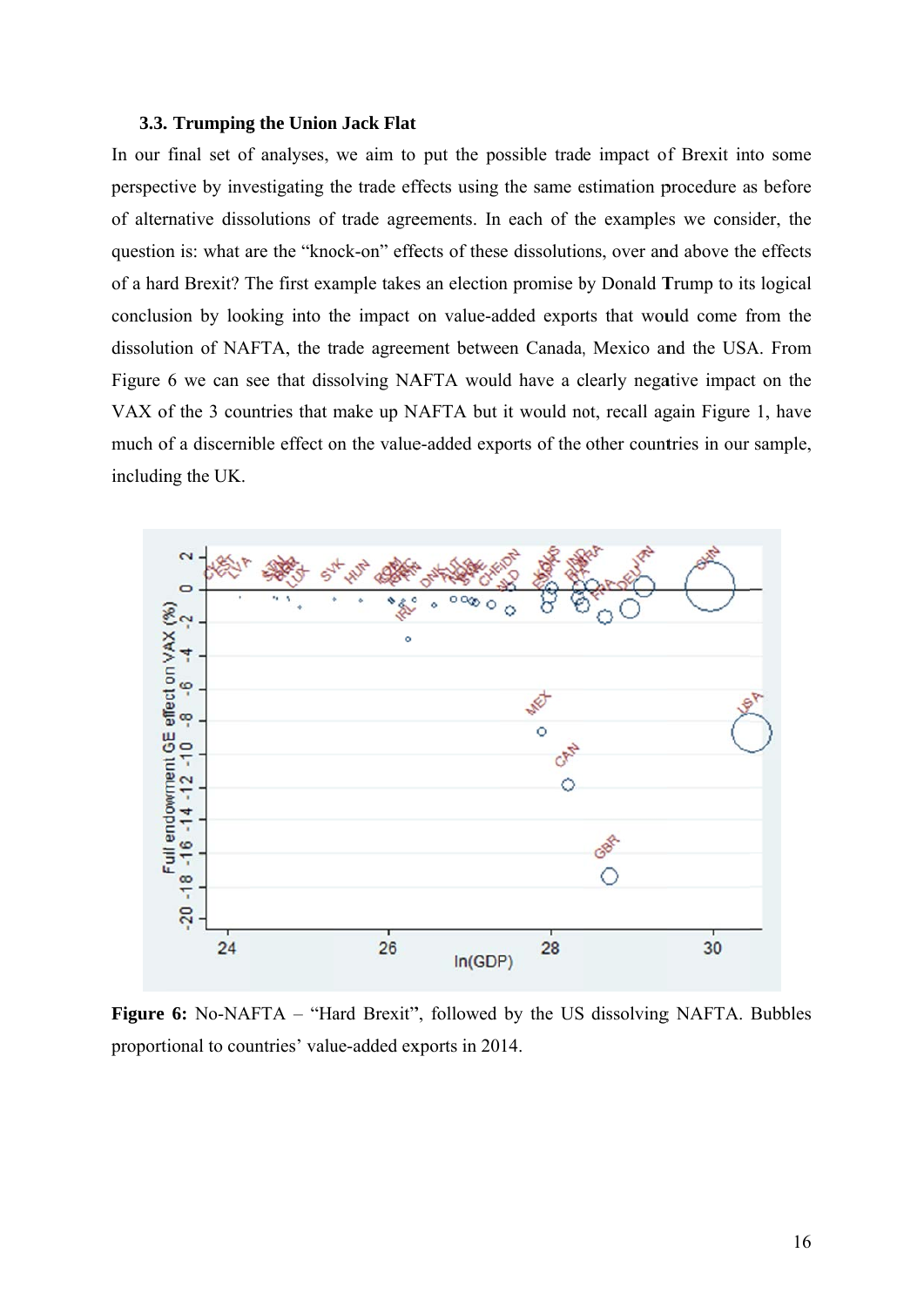More relevantly perhaps for the purpose of our present paper, where we are primarily concerned with the impact of Brexit for the UK and the EU, is a scenario where the Brexit is followed by other "exits" from the EU with the result that the EU itself and thereby the single market ceases to exist. In our estimations, this simply means that all EU countries will experience their own (hard) Brexit, so to say. As Figure 7 illustrates, this has strong negative effects on the VAX for all (former) EU members; the impact is the strongest for the main intra-EU trading countries like France, Germany, the Netherlands but also the UK. For these countries, the negative trade effects are in the range of what we found for an isolated Brexit in Figure 1 (note, all other non-EU TAs remain active).



**Figure 7:** No-EU – "Hard Brexit", followed by a dissolution of the EU and termination of EU countries' membership in EU-related PTAs. Bubbles proportional to countries' valueadded exports in 2014.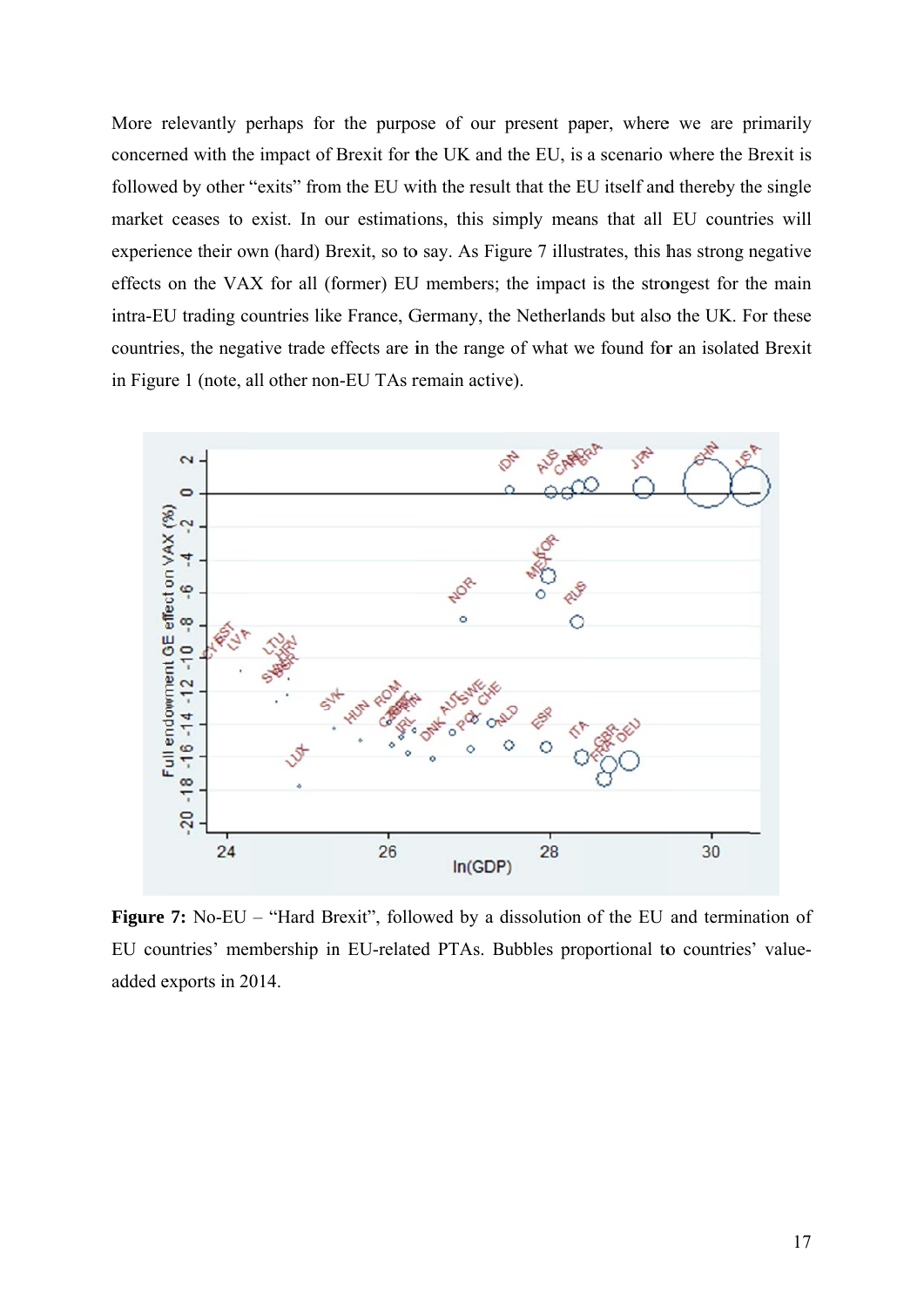Our final and truly bleak trade scenario is that we estimate the gravity equation (2) and construct our counterfactual as outlined in section 2 under the assumption that a "hard" Brexit" is accompanied by all-out global trade war where all existing trade agreements would be dissolved. Figure 8 shows the results for this "no trade agreement left" scenario. The main difference with Figure 1 (hard Brexit only) or Figure 7 (hard Brexit and dissolution EU as trade agreement) is that now the rest of the world, that is to say the non-EU countries, are also severely affected. This is especially true for countries in our sample that are not only relatively small and open but also relatively heavily dependent on trade in modern global value chains like Mexico or Korea. Under this scenario, unlike with most of the other trade agreement scenarios we discussed, there are only losers in the sense that all countries witness a fall in their value-added exports, see also Table A2 for the exact values.



**Figure 8:** No-TA – "Hard Brexit", followed by a dissolution of all trade agreements worldwide. Bubbles proportional to countries' value-added exports in 2014.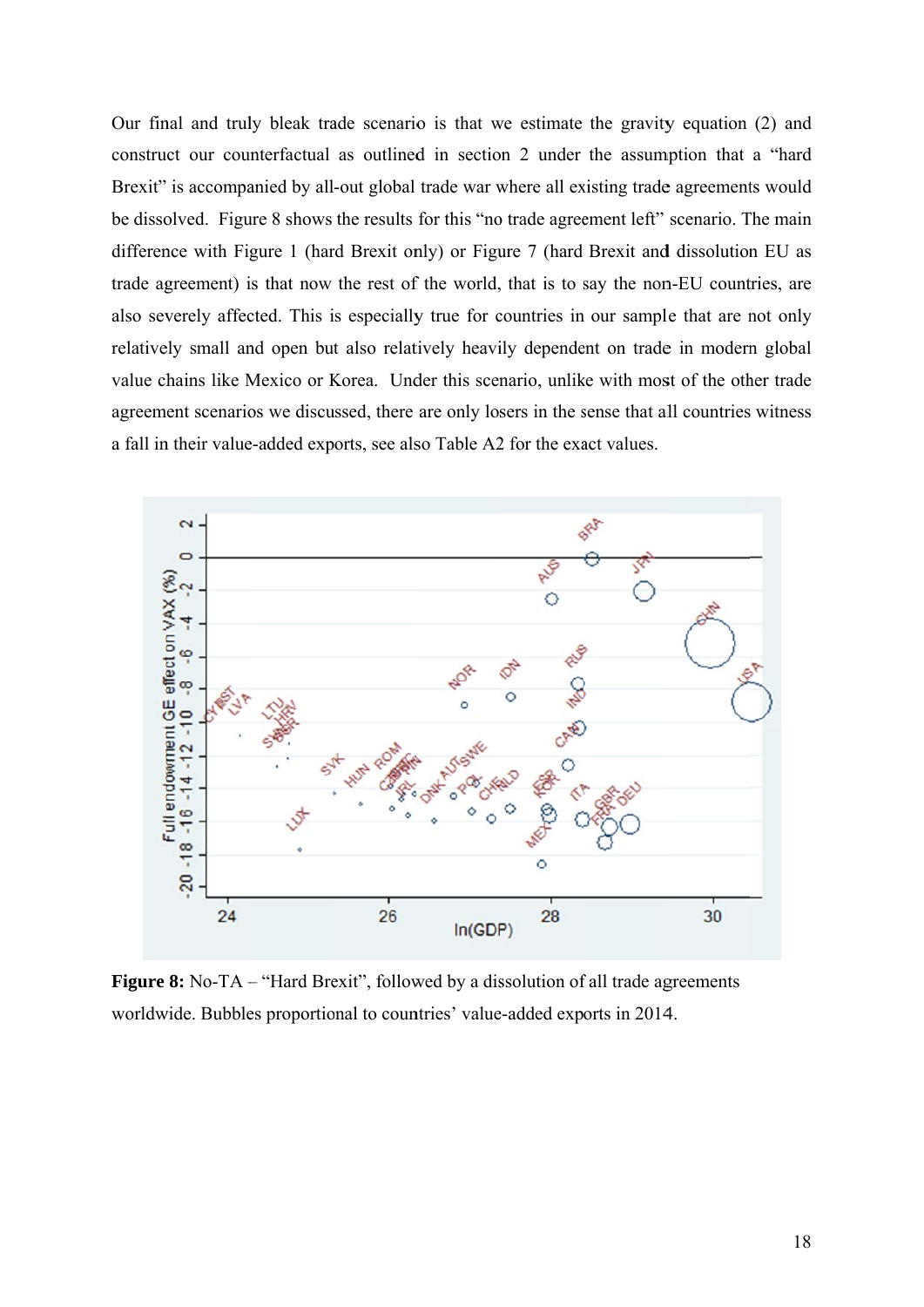#### **4. Conclusions**

The UK decided, following a referendum in 2016, to leave the EU. The negotiations between the UK and EU to determine under what conditions the Brexit should take place, started in March 2017. From an international trade perspective, the Brexit is puzzling, as almost all studies predict that trade with the EU will decrease significantly.

The UK government states that it is aiming to replace the current UK membership of the EU by other, broad, trade agreements. However, at this stage it is not clear what a new trade agreement would look like and which countries could be involved in these new agreements.

This paper reviews the alternatives that the UK government has. The central question we try to answer is: does the UK have an alternative compared to the current membership of the EU, that is, an alternative that would compensate for the large negative trade shock of Brexit. Reviewing the options that have emerged in discussions on Brexit, such as a broad agreement with the US, China, or all countries except the EU, our conclusion is simple: the UK has no trade-enhancing alternative than an agreement that mimics the current situation.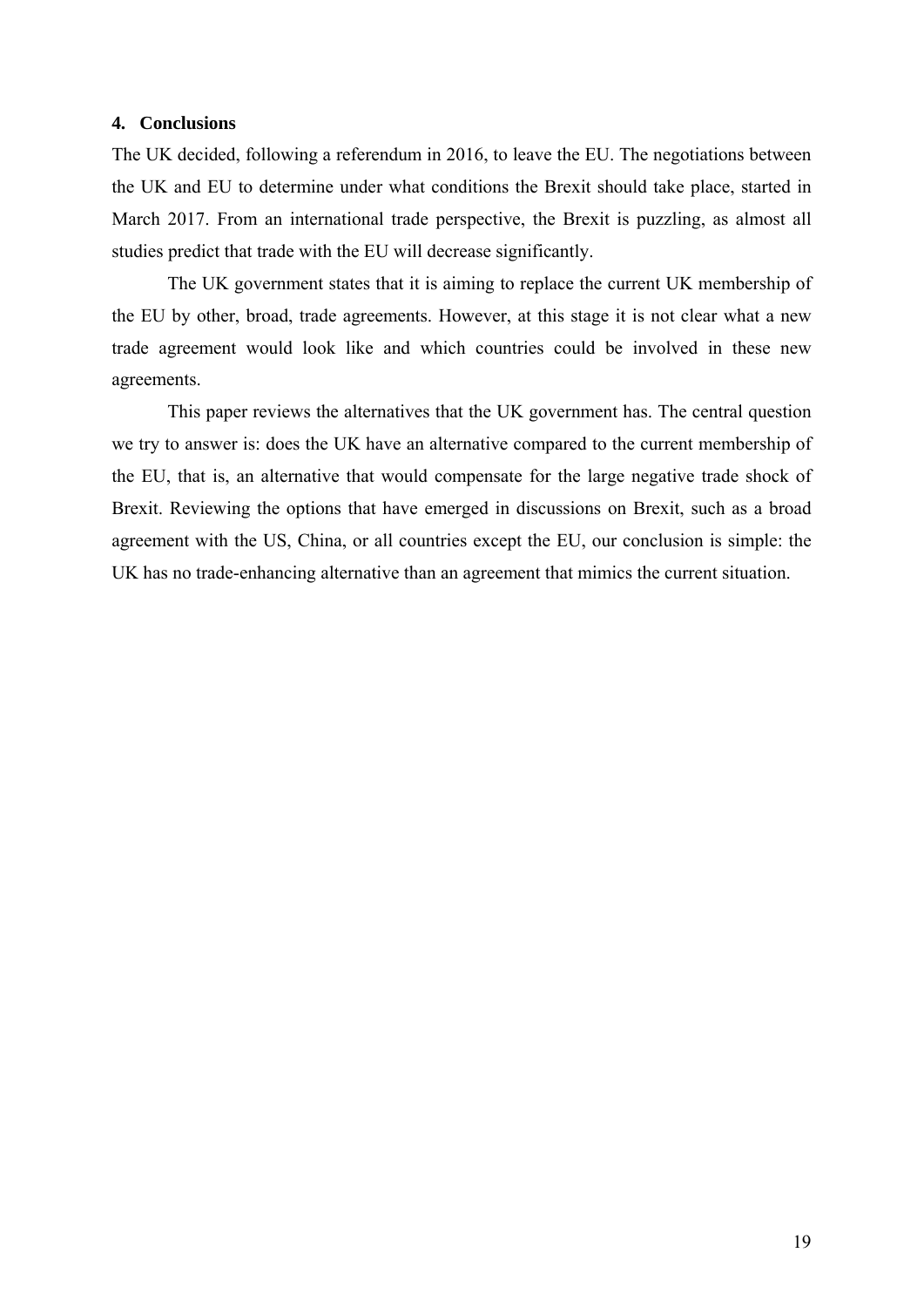#### **References**

- Anderson, J.A, and E. Van Wincoop (2003). "Gravity with Gravitas: A Solution to the Border Puzzle." *American Economic Review* 93(1):170-192.
- Anderson, J.E., M. Larch, and Y.V. Yotov (2015). "*Estimating* general equilibrium trade policy effects: GE PPML." CESifo Working Paper No. 5592, CESifo: Munich.
- Anderson, J.E. and Y.V. Yotov (2016). "Terms of trade and global efficiency effects of free trade agreements, 1990-2002." *Journal of International Economics* 99:279-298.
- Baldwin, R.E. (2016, ed.), Brexit Beckons: Thinking ahead by Leading Economists, VoxEU.org eBook, CEPR press, London.
- Baldwin, R.E., and D. Taglioni (2006). "Gravity for Dummies and Dummies for Gravity Equations." NBER Working Paper No. 12516, NBER: Cambridge, MA.
- Bergeijk, Van, P., and S. Brakman (2010). *The Gravity Model in International Trade,* Cambridge University Press: Cambridge.
- Feenstra, R. (2016), Advanced International Trade: Theory and Evidence, Princeton University Press, Princeton.
- Grauwe, de P. (2016), How to prevent Brexit from damaging the EU, in: Baldwin, R.E. (2016, ed.), Brexit Beckons: Thinking ahead by Leading Economists, VoxEU.org eBook, CEPR press, London.
- Head, K., and T. Mayer (2015). "Gravity Equations: Workhorse, Toolkit, and Cookbook," in: G. Gopinath, E. Helpman, and K. Rogoff (eds.), *Handbook of International Economics*, Vol.4, Elsevier-NH: Amsterdam.
- Johnson, R.C., and G. Noguera (2012). "Accounting for Intermediates: Production Sharing and Trade in Value Added." *Journal of International Economics* 86(2), 224-236.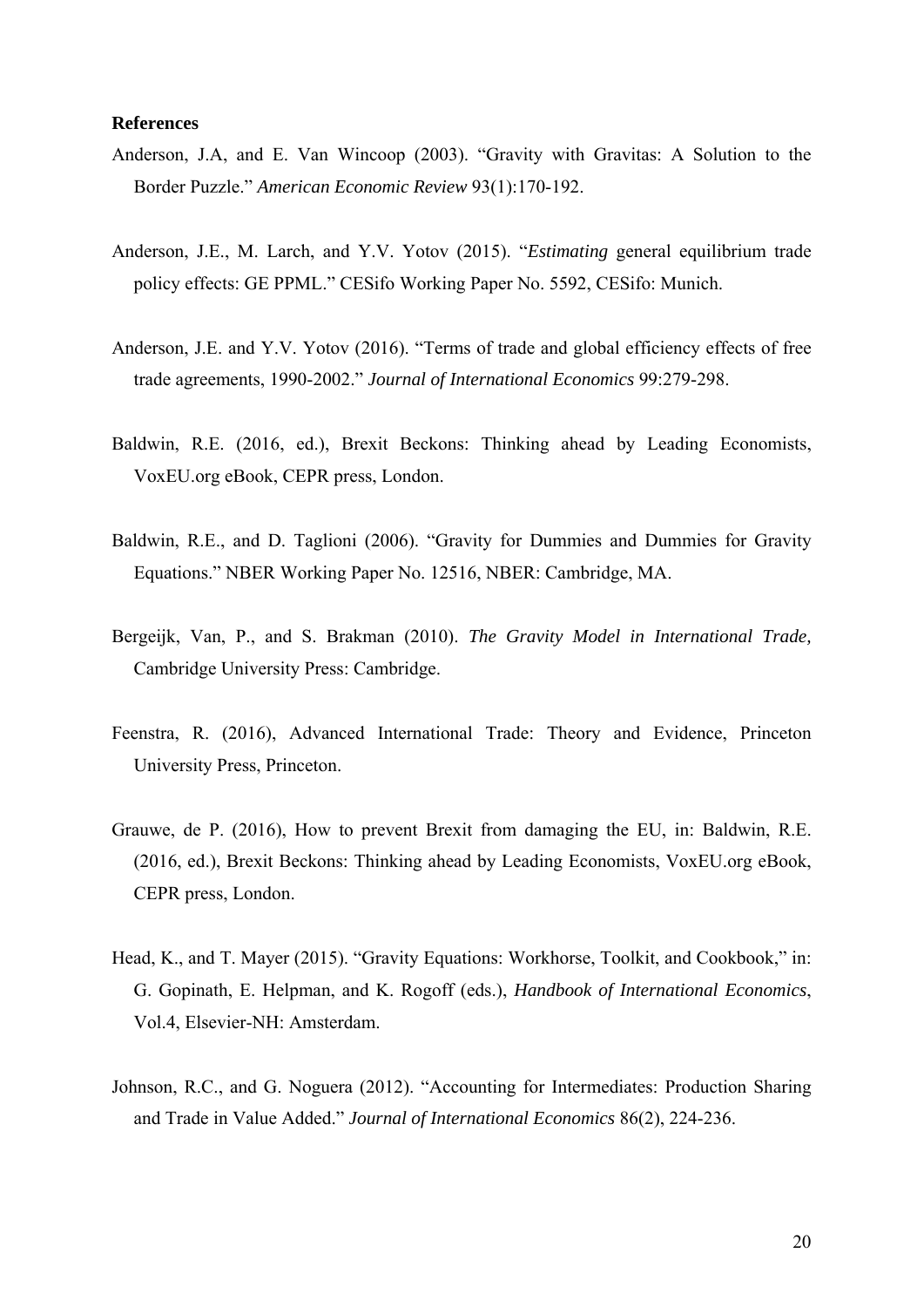- Kaplan, L.C, T. Kohl, and I. Martínez-Zarzoso (2016). "The Effects of the CEECs' Accession on Sectoral Trade: A Value Added Perspective." CEGE Discussion Paper No. 272.
- Kohl, T., 2014. "Do we really know that trade agreements increase trade?" *Review of World Economics* 150(3), 443-469.
- Kohl, T., S. Brakman, and J.H. Garretsen (2016). "Do Trade Agreements Stimulate International Trade Differently?" *World Economy* 39(1), pp. 97 - 131.
- Koopman, R., Wang, Z. and Wei, S.-J., 2014. "Tracing Value-added and Double Counting in Gross Exports." *American Economic Review* 104: 459-494.
- Larch, M. and Y.V. Yotov (2016). "General Equilibrium Trade Policy Analysis with Structural Gravity." CESifo Working Paper No. 6020, CESifo: Munich.
- Mayer, T., and S. Zignano (2011). "Notes on CEPII's distances measures: The GeoDist Database." CEPII Working Paper No. 2011-25, CEPII: Paris.
- Miles, D., (2016). "Brexit Realism: What Economists know about costs and voter motives," in Baldwin (ed.) *Brexit Beckons: Thinking ahead by Leading Economists*, VoxEU.org eBook, CEPR press, London.
- Timmer, M.P., E. Dietzenbacher, B. Los, R. Stehrer, and G.J. de Vries (2015). "An Illustrated User Guide to the World Input–Output Database: the Case of Global Automotive Production." *Review of International Economics* 23: 575-605.
- Timmer, M.P., B. Los, R. Stehrer, and G.J. de Vries (2016). "An Anatomy of the Global Trade Slowdown Based on the WIOD 2016 Release." GGDC Research Memorandum 162, University of Groningen: Groningen.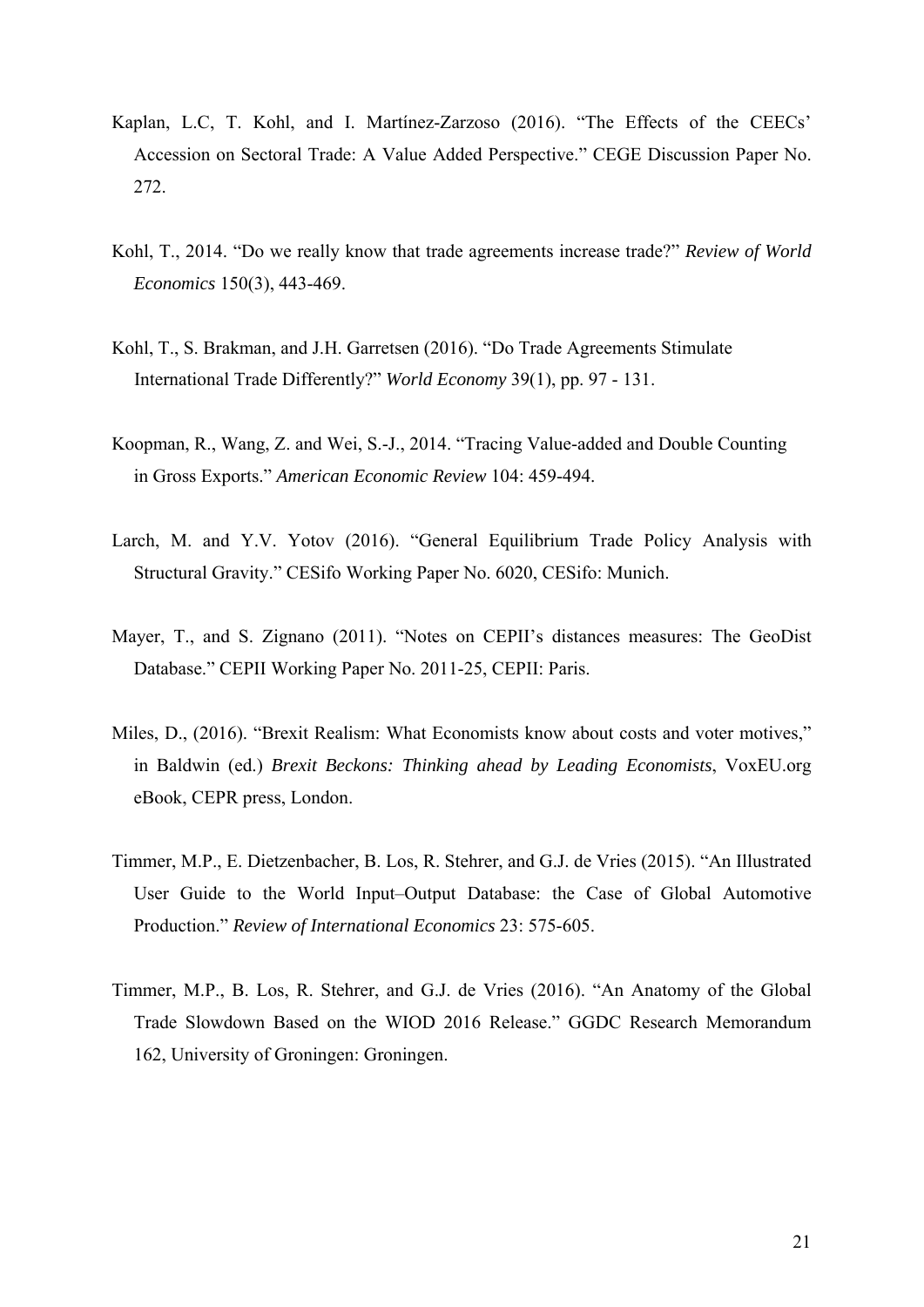## **Appendix**

## **Table A1:** WIOD Country Coverage

| <b>AUS</b> | Australia      | <b>IRL</b> | Ireland              |
|------------|----------------|------------|----------------------|
| <b>AUT</b> | Austria        | <b>ITA</b> | Italy                |
| <b>BEL</b> | Belgium        | <b>JPN</b> | Japan                |
| <b>BGR</b> | Bulgaria       | <b>KOR</b> | South Korea          |
| <b>BRA</b> | <b>Brazil</b>  | <b>LTU</b> | Lithuania            |
| <b>CAN</b> | Canada         | <b>LUX</b> | Luxembourg           |
| <b>CHE</b> | Switzerland    | <b>LVA</b> | Latvia               |
| <b>CHN</b> | China          | <b>MEX</b> | Mexico               |
| <b>CYP</b> | Cyprus         | MLT        | Malta                |
| <b>CZE</b> | Czech Republic | <b>NLD</b> | Netherlands          |
| <b>DEU</b> | Germany        | <b>NOR</b> | Norway               |
| <b>DNK</b> | Denmark        | POL        | Poland               |
| <b>ESP</b> | Spain          | <b>PRT</b> | Portugal             |
| <b>EST</b> | Estonia        | <b>ROM</b> | Romania              |
| <b>FIN</b> | Finland        | <b>RUS</b> | Russia               |
| <b>FRA</b> | France         | <b>SVK</b> | Slovak Republic      |
| <b>GBR</b> | United Kingdom | <b>SVN</b> | Slovenia             |
| <b>GRC</b> | Greece         | SWE        | Sweden               |
| <b>HRV</b> | Croatia        | <b>TWN</b> | Taiwan               |
| <b>HUN</b> | Hungary        | <b>TUR</b> | Turkey               |
| <b>IDN</b> | Indonesia      | <b>USA</b> | <b>United States</b> |
| <b>IND</b> | India          |            |                      |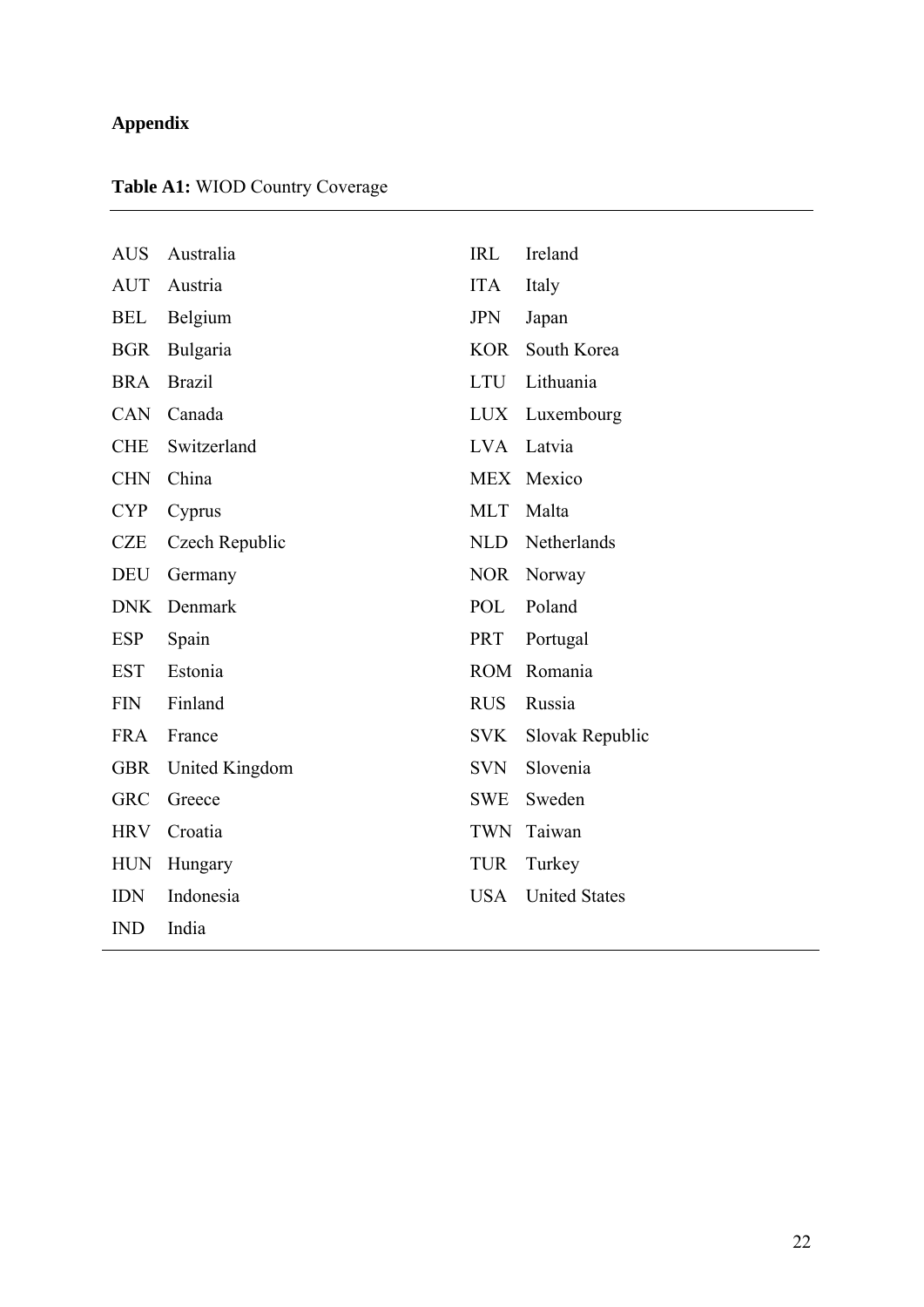

Figure A1: "Hard Brexit" - UK terminates EU membership and membership in all other EU-based trade agreements. Dependent variable: Gross trade. Underlying gross trade and production data generously provided by Mario Larch as used in Anderson et al. (2015) and Anderson and Yotov (2016). Bubbles proportional to countries' gross exports.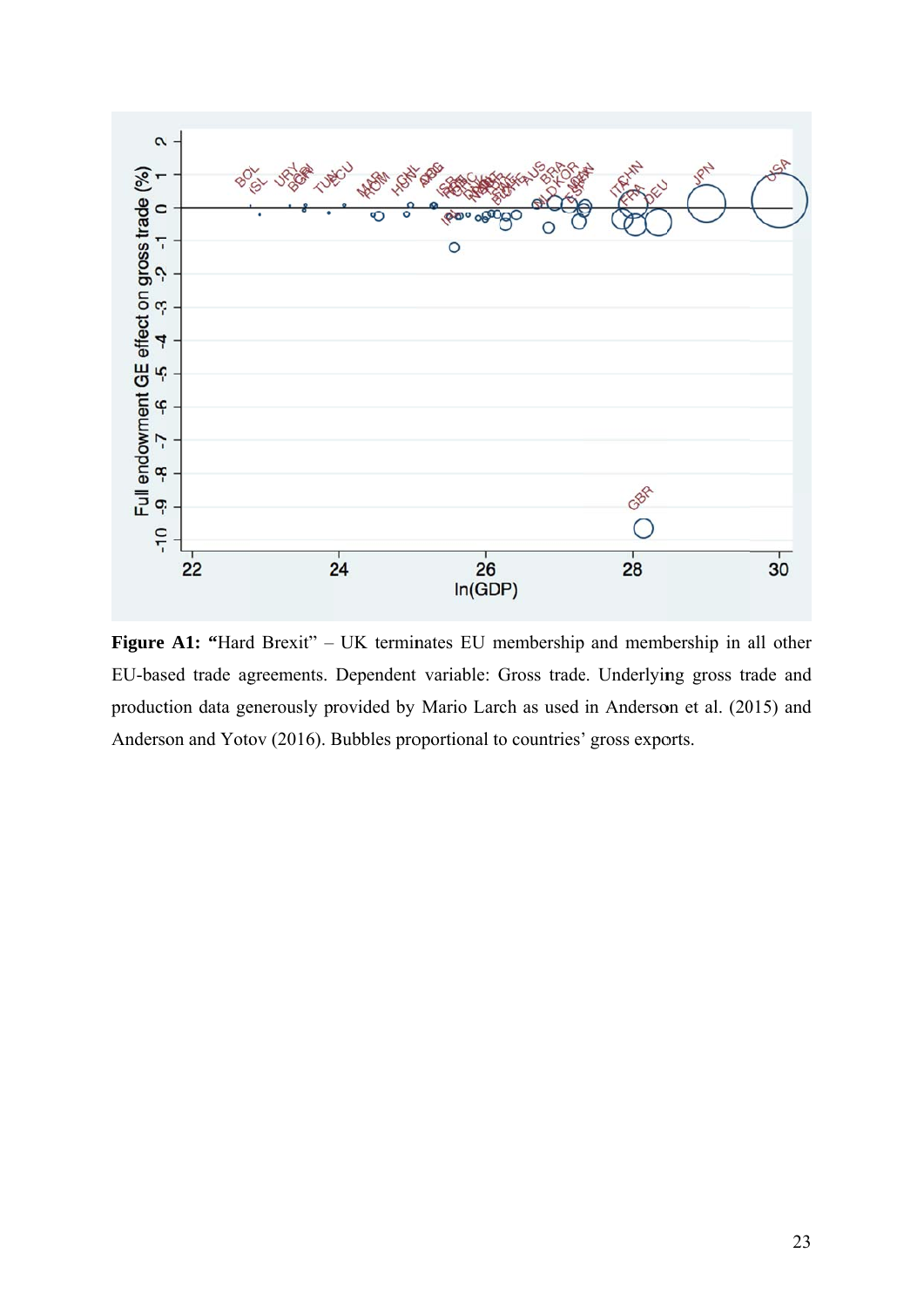|              | <b>Description</b> | Full Endowment General Equilibrium Effect on (%) |                            |                  |               |                  |                |          |          |
|--------------|--------------------|--------------------------------------------------|----------------------------|------------------|---------------|------------------|----------------|----------|----------|
| Abbreviation |                    | <b>Gross Trade</b>                               | <b>Value Added Exports</b> |                  |               |                  |                |          |          |
|              |                    | "Hard Brexit"                                    | "Hard<br>Brexit"           | "Soft<br>Brexit" | <b>UKUSTA</b> | <b>UKWORLDTA</b> | <b>NoNAFTA</b> | NoEU     | NoTA     |
| <b>AUS</b>   | Australia          | 0,09                                             | 0,04                       | 0,05             | 0,03          | 0,51             | 0,13           | 0,11     | $-2,56$  |
| <b>AUT</b>   | Austria            | $-0,22$                                          | $-0,63$                    | $-0,63$          | $-0,64$       | $-0,65$          | $-0,59$        | $-14,58$ | $-14,54$ |
| <b>BEL</b>   | Belgium            | n/a                                              | $-1,28$                    | 0,16             | $-1,29$       | 0,11             | $-1,24$        | $-16,50$ | $-16,46$ |
| <b>BGR</b>   | Bulgaria           | $-0,10$                                          | $-0,54$                    | $-0,54$          | $-0,54$       | $-0,56$          | $-0,50$        | $-12,23$ | $-12,22$ |
| <b>BRA</b>   | <b>Brazil</b>      | 0,10                                             | 0,09                       | 0,08             | 0,08          | 0,98             | 0,27           | 0,59     | $-0,06$  |
| CAN          | Canada             | 0,03                                             | 0,03                       | 0,04             | 0,01          | 0,43             | $-11,87$       | $-0,02$  | $-12,63$ |
| <b>CHE</b>   | Switzerland        | 0,17                                             | $-0,93$                    | 0,14             | $-0,94$       | 0,10             | $-0,88$        | $-13,94$ | $-15,84$ |
| <b>CHN</b>   | China              | 0,07                                             | 0,08                       | 0,07             | 0,08          | 0,85             | 0,19           | 0,60     | $-5,20$  |
| <b>CYP</b>   | Cyprus             | n/a                                              | $-0,58$                    | $-0,58$          | $-0,58$       | $-0,60$          | $-0,52$        | $-11,24$ | $-11,20$ |
| <b>CZE</b>   | Czech Republic     | n/a                                              | $-0,78$                    | $-0,79$          | $-0,79$       | $-0,82$          | $-0,74$        | $-15,33$ | $-15,28$ |
| <b>DEU</b>   | Germany            | $-0,51$                                          | $-1,20$                    | $-1,24$          | $-1,21$       | $-1,28$          | $-1,16$        | $-16,26$ | $-16,18$ |
| <b>DNK</b>   | Denmark            | $-0,36$                                          | $-1,01$                    | $-1,03$          | $-1,02$       | $-1,06$          | $-0,95$        | $-16,13$ | $-16,03$ |
| <b>ESP</b>   | Spain              | $-0,48$                                          | $-1,17$                    | $-1,19$          | $-1,18$       | $-1,22$          | $-1,08$        | $-15,43$ | $-15,30$ |
| <b>EST</b>   | Estonia            | n/a                                              | $-0,45$                    | $-0,45$          | $-0,45$       | $-0,46$          | $-0,41$        | $-10,31$ | $-10,35$ |
| <b>FIN</b>   | Finland            | $-0,28$                                          | $-0,67$                    | $-0,69$          | $-0,67$       | $-0,71$          | $-0,61$        | $-14,46$ | $-14,37$ |
| <b>FRA</b>   | France             | $-0,58$                                          | $-1,75$                    | $-1,79$          | $-1,76$       | $-1,84$          | $-1,69$        | $-17,38$ | $-17,30$ |
| <b>GBR</b>   | United Kingdom     | $-8,68$                                          | $-17,46$                   | $-13,08$         | $-15,52$      | $-6,46$          | $-17,39$       | $-16,46$ | $-16,36$ |
| <b>GRC</b>   | Greece             | $-0,28$                                          | $-0,70$                    | $-0,72$          | $-0,71$       | $-0,74$          | $-0,64$        | $-14,55$ | $-14,44$ |
| <b>HRV</b>   | Croatia            | n/a                                              | $-0,63$                    | $-0,63$          | $-0,64$       | $-0,65$          | $-0,59$        | $-11,25$ | $-11,26$ |
| <b>HUN</b>   | Hungary            | $-0,22$                                          | $-0,70$                    | $-0,71$          | $-0,71$       | $-0,73$          | $-0,65$        | $-15,05$ | $-14,99$ |
| <b>IDN</b>   | Indonesia          | n/a                                              | 0,04                       | 0,05             | 0,04          | 0,58             | 0,12           | 0,19     | $-8,55$  |
| <b>IND</b>   | India              | n/a                                              | 0,07                       | 0,07             | 0,06          | 0,76             | 0,15           | 0,43     | $-10,37$ |
| <b>IRL</b>   | Ireland            | $-1,25$                                          | $-3,12$                    | $-3,18$          | $-3,14$       | $-3,26$          | $-3,05$        | $-15,79$ | $-15,68$ |
| <b>ITA</b>   | Italy              | $-0,39$                                          | $-0,95$                    | $-0,97$          | $-0,96$       | $-1,01$          | $-0,89$        | $-16,05$ | $-15,94$ |
| <b>JPN</b>   | Japan              | 0,07                                             | 0,06                       | 0,06             | 0,06          | 0,70             | 0,17           | 0,36     | $-2,12$  |
| <b>KOR</b>   | South Korea        | 0,05                                             | $-0,44$                    | 0,06             | $-0,44$       | 0,03             | $-0,37$        | $-5,00$  | $-15,65$ |
| <b>LTU</b>   | Lithuania          | n/a                                              | $-0,47$                    | $-0,47$          | $-0,48$       | $-0,49$          | $-0,44$        | $-10,95$ | $-10,99$ |
| <b>LUX</b>   | Luxembourg         | n/a                                              | $-1,07$                    | 0,14             | $-1,08$       | 0,10             | $-1,03$        | $-17,79$ | $-17,72$ |

| Table A2: Full Endowment General Equilibrium Effects for Counterfactual Scenarios (continued on next page) |  |  |  |
|------------------------------------------------------------------------------------------------------------|--|--|--|
|------------------------------------------------------------------------------------------------------------|--|--|--|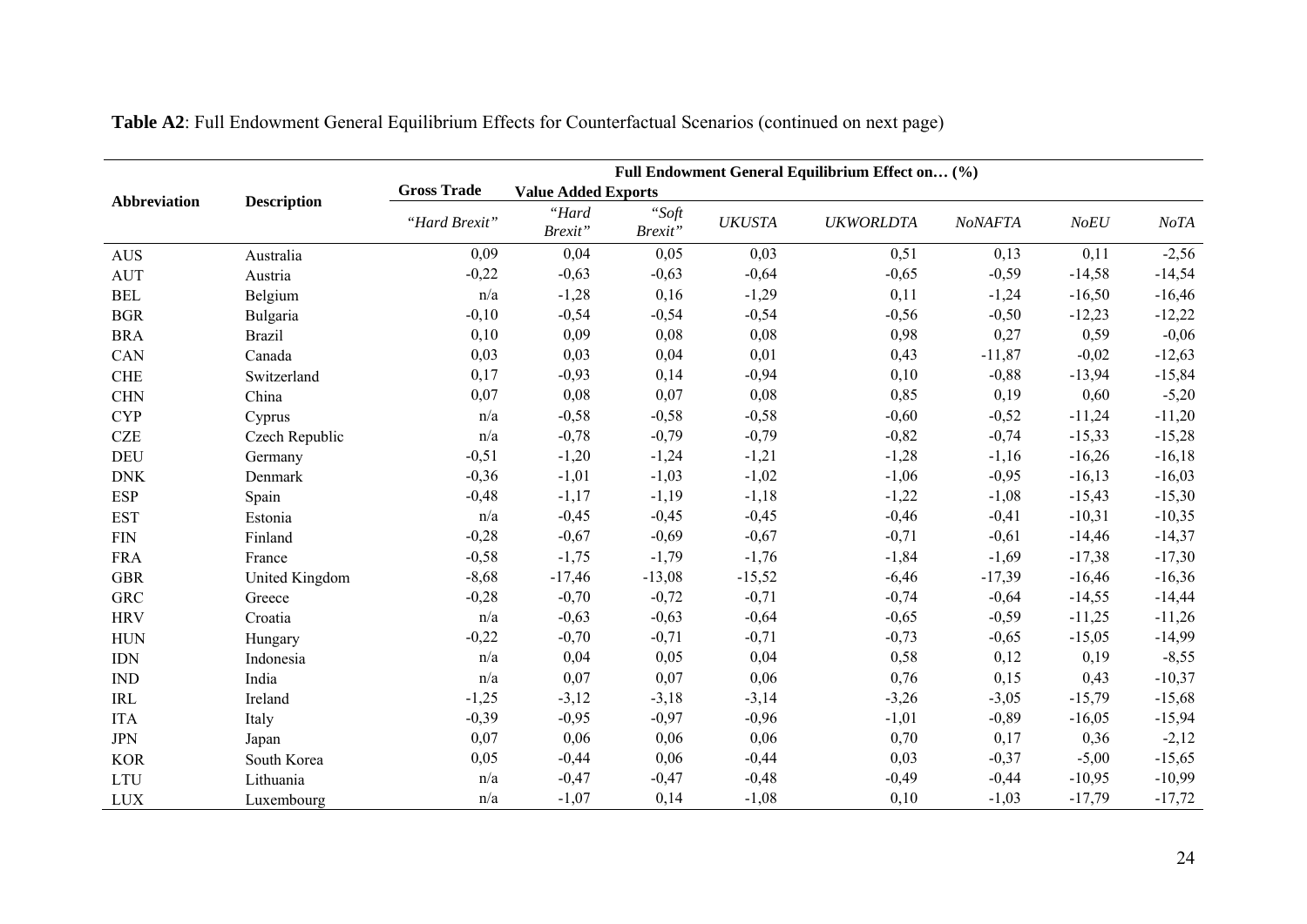| <b>LVA</b> | Latvia                               | n/a     | $-0,49$ | $-0,49$ | $-0,50$ | $-0,51$ | $-0,45$ | $-10,74$ | $-10,77$ |
|------------|--------------------------------------|---------|---------|---------|---------|---------|---------|----------|----------|
| <b>MEX</b> | Mexico                               | 0,04    | $-0,58$ | 0,07    | $-0,59$ | 0,04    | $-8,69$ | $-6,16$  | $-18,62$ |
| <b>MLT</b> | Malta                                | n/a     | $-0,90$ | $-0,92$ | $-0,91$ | $-0,95$ | $-0,83$ | $-16,09$ | $-15,94$ |
| <b>NLD</b> | Netherlands                          | $-0,66$ | $-1,28$ | $-1,31$ | $-1,29$ | $-1,35$ | $-1,24$ | $-15,31$ | $-15,27$ |
| <b>NOR</b> | Norway                               | 0,18    | $-0,67$ | 0,08    | $-0,67$ | 0,06    | $-0,62$ | $-7,63$  | $-9,04$  |
| POL        | Poland                               | $-0,28$ | $-0,74$ | $-0,76$ | $-0,75$ | $-0,78$ | $-0,69$ | $-15,55$ | $-15,46$ |
| PRT        | Portugal                             | $-0,34$ | $-0,99$ | $-1,00$ | $-1,00$ | $-1,03$ | $-0,91$ | $-14,80$ | $-14,69$ |
| <b>ROM</b> | Romania                              | $-0,30$ | $-0,68$ | $-0,69$ | $-0,68$ | $-0,71$ | $-0,62$ | $-13,95$ | $-13,87$ |
| <b>RUS</b> | Russia                               | n/a     | $-0,56$ | 0,08    | $-0,56$ | 0,06    | $-0,51$ | $-7,79$  | $-7,75$  |
| <b>SVK</b> | Slovakia                             | n/a     | $-0,60$ | $-0,60$ | $-0,60$ | $-0,62$ | $-0,56$ | $-14,32$ | $-14,30$ |
| <b>SVN</b> | Slovenia                             | n/a     | $-0,59$ | $-0,59$ | $-0,59$ | $-0,61$ | $-0,55$ | $-12,61$ | $-12,64$ |
| <b>SWE</b> | Sweden                               | $-0,33$ | $-0,80$ | $-0,82$ | $-0,81$ | $-0,85$ | $-0,74$ | $-13,80$ | $-13,71$ |
| TWN        | Taiwan                               | n/a     | 0,04    | 0,05    | 0,04    | 0,56    | 0,12    | 0,18     | 0,37     |
| <b>USA</b> | <b>United States</b>                 | 0,17    | 0,08    | 0,07    | 0,92    | 0,87    | $-8,69$ | 0,47     | $-8,80$  |
| EU average | Average per EU28<br>Member excl. GBR | n/a     | $-0,92$ | $-0,83$ | $-0,92$ | $-0,86$ | $-0,87$ | $-14,39$ | $-14,45$ |
| EU total   | Total effect for EU28<br>excl. GBR   | n/a     | $-1,18$ | $-1,14$ | $-1,19$ | $-1,17$ | $-1,13$ | $-15,88$ | $-15,80$ |